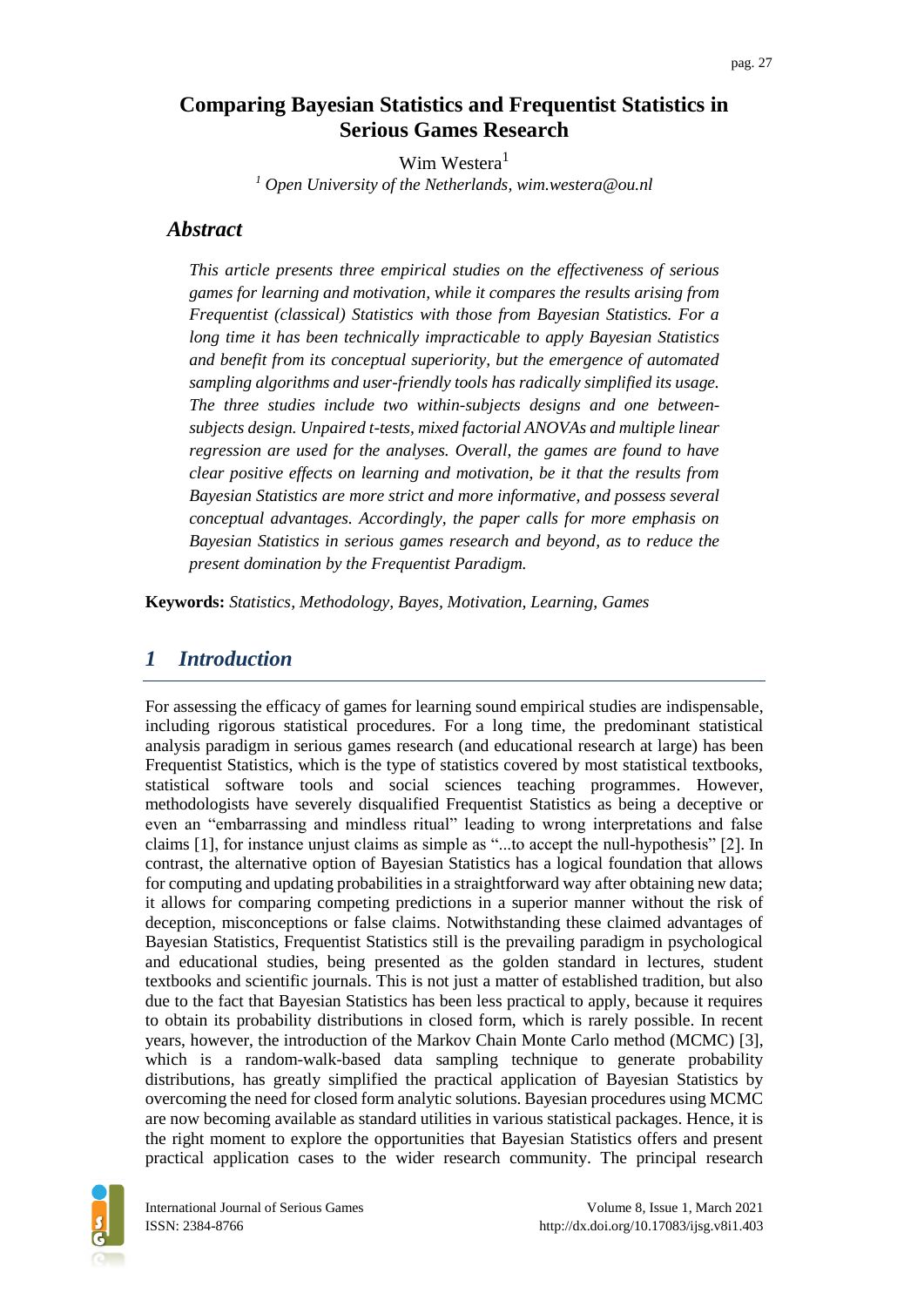question under consideration is "how the outcomes of Bayesian Statistics compare with those obtained from Frequentist Statistics in the serious games' educational research practice". Although our data originate from serious games, our findings may be of relevance for the wider field of educational media research, since the investigated statistical procedures remain unaware of the nature of the instructional tools used.

To exemplify and substantiate the Bayesian claims, this article presents three original serious game studies on learning outcomes and motivations, while it compares and discusses the outcomes resulting from both statistical methodologies. The focus on serious games is motivated by the fact that 1) games are advanced, rich and dynamic learning environments that can cover a wide variety of learning scenarios and thus effectively represent the wider field of learning and teaching approaches, 2) like any emerging instructional tools games require sound effect studies as to provide empirical evidence about their effectiveness.

So far, the ever-growing popularity of games for leisure and entertainment has positively influenced the use of games for learning and training purposes. Games have successfully been applied in schools to promote media literacy [4,5], to reduce student dropout [6,7], and to enhance motivation [8,9], to accommodate flipped classrooms [10], and many other things. A large body of evidence has become available corroborating the effectiveness of games as instructional tools: many game studies have reported positive effects on learning outcomes and motivation. This scientific evidence is crucial to overcome existing barriers for adoption, as many teachers have their reservations about replacing their traditional materials and exercises with supposed game-based frivolities. Teachers' skepticism is readily fueled by the host of over-enthusiastic game proponents and believers [11], who unceasingly present games as the panacea for solving all contemporary problems in schools. Therefore, unbiased and scientifically grounded validation studies of games are a persistent requirement: the scientific method is the best if not the only form of rational inquiry, providing the best possible, objective and unbiased answers to the questions posed. But even well-established scientific methodologies, such as Frequentist Statistics, have their flaws and should be critically evaluated or eventually be replaced with more reliable alternatives.

This article proposes Bayesian Statistics as favourable alternative to the common Classical or Frequentist Statistics, when assessing the effectiveness of serious games, or even any instructional approach. It introduces and presents Bayesian Statistics and contrasts this with the Frequentist approach. Three original game studies are subjected to both Frequentist data analysis and Bayesian data analysis, and the outcomes are compared and discussed. The first study investigates the learning outcomes resulting from the "SKILLS" game, which is a board game for the training of basic military skills. The second study focuses on the motivational effects of a gamified digital workbook that offers spelling exercises to schoolchildren. The third study uses a statistics game for psychology students to investigate to what extent player personality and in-game player logs can predict the player's learning outcomes. These studies are exemplars of a between-subjects design, a pre-test/post-test within-subjects design and a regression predictor model, respectively. The statistical calculations in these studies are carried out with JASP (https://jasp-stats.org/), which is a free, user-friendly, open source package that accommodates both Frequentist and Bayesian analyses.

Before presenting the three game studies we first introduce and explain the foundations of both statistical paradigms.

# *2 Background*

#### *2.1 Frequentist versus Bayesian Statistics*

In many scientific studies statistical methods are being used to process data obtained from observations and measurements and derive real-world insights from these. A principal

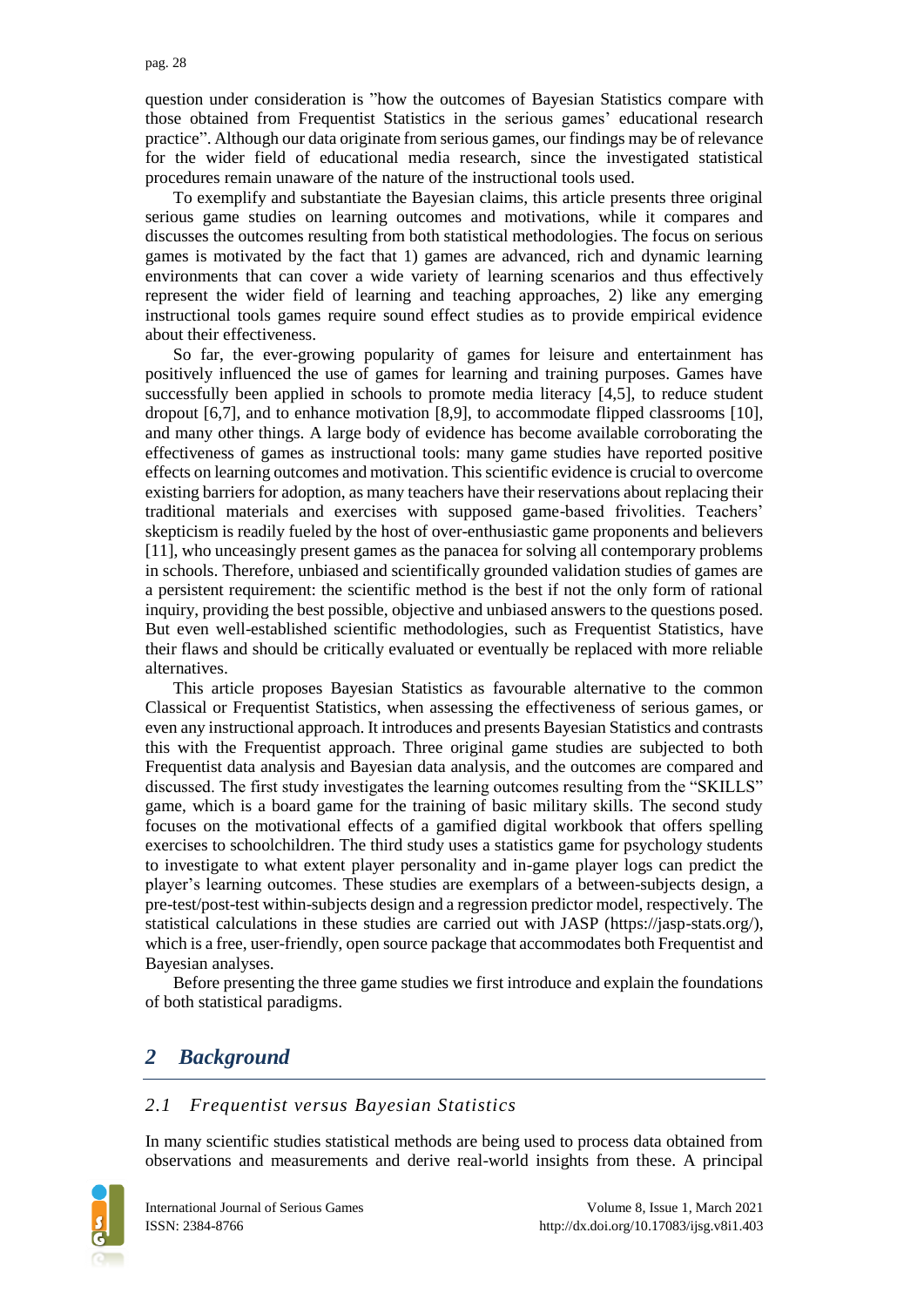controversy in statistical sciences is the one between Classical Statistics (or Frequentist Statistics) and Bayesian Statistics. Although both paradigms make inferences from data, their approach is more or less opposite. In Classical Statistics truth is considered a fixed concept, expressed as fixed models or hypotheses  $(H_0, H_1,$  etcetera), while observations are considered random, in fact, conceived as a sample out of many similar samples that could have been drawn from the same population distribution. In Bayesian Statistics, it is the other way round: the data are fixed (facts as observed), but the models or hypotheses are random (e.g. parameterised) [12]. Although both approaches aim to make inferences from data in empirical research and seek evidence to support or reject proposed hypotheses, classical Statistics is about establishing truth and untruth, while Bayesian statistical inference is about belief revision, that is, adjusting one's initial belief about the world to the evidence provided by the data by making probability statements about possible states of the truth. In Table 1 both principles are expressed in a Bayesian way as conditional probabilities [13].

| <b>Table 1.</b> Principles of statistical paradigms. |                |                                                                           |  |  |  |
|------------------------------------------------------|----------------|---------------------------------------------------------------------------|--|--|--|
| Paradigm                                             | <b>Outcome</b> | <b>Explanation</b>                                                        |  |  |  |
| Frequentist                                          | p(D/H)         | Probability of the data $(D)$ , when the (null-)hypothesis $(H)$<br>holds |  |  |  |
| Bayesian                                             | p(H D)         | Probability of the hypothesis $(H)$ , given the available data<br>(D)     |  |  |  |

These principles are further explained in the next sections.

### *2.2 Frequentist Statistics*

In Frequentist Statistics, also known as Null-Hypothesis Significance Testing (NHST), the fit between the data and the hypothesis is checked, by calculating the probability of the data, given the hypothesis is true:  $p(D/H)$ . In the original Fisherian approach to NHST only a single hypothesis is considered, the null-hypothesis  $(H<sub>0</sub>)$ . In the Neyman-Pearsson tradition one would compare two pre-fixed hypotheses (the null hypothesis *H<sup>0</sup>* and the alternative hypothesis  $H<sub>1</sub>$ ), while assuming that the null-hypothesis is true. The calculated *p*-value is the main criterion for drawing conclusions. Today, a hybrid of both NHST approaches is commonly used [14].

For decades, NHST has been the dominant statistical paradigm in social sciences. This dominance is preserved and continually re-established by the fact that most statistical textbooks fully focus on the classical approach, thus acquainting masses of students and thereby future researchers and lecturers in this tradition [13,14]. The books sometimes briefly mention the basic Bayesian formula of conditional probability, but the resulting Bayesian Statistics approach and its consequences are rarely explained. Also, the fundamental issues of NHST are often neglected. NHST displays three fundamental problems:

No hypothesis testing

As can be seen from Table 1, NHST assumes that the null-hypothesis is true. Inferences can be made about the probability of the data only. In principle, NHST cannot tell us anything about the probability of the hypothesis, as the hypothesis is treated as a given fact. If the Null-hypothesis is not true, no inference can be made. In practice, however, obtaining a small *p*-value (e.g. *p*<0.05) is used for a *reductio ad absurdum* to conclude and accept the alternative hypothesis as being true, while larger *p*-values (*p*>0.05) are supposed to confirm the null-hypothesis. This is valid only in case  $H_0$  and  $H_1$  are fully complementary: if  $H_0$  does not hold,  $H_1$  must be valid. Even so, the evidence against the null hypothesis is often misinterpreted as evidence in favour of an alternative hypothesis rather than other options such as measurement error or selection bias [15].

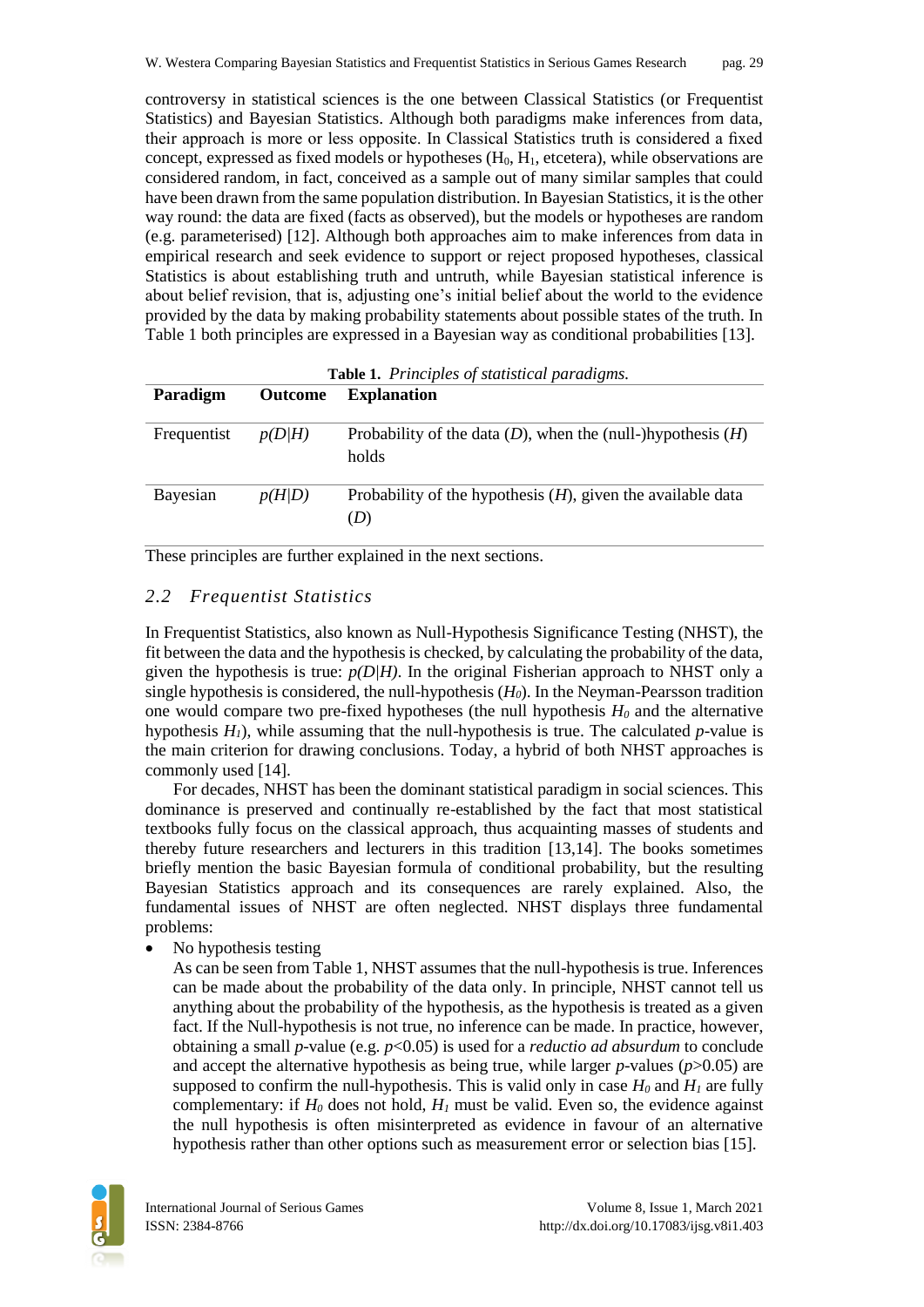Structural, persistent misconceptions

Treating *p*-values as evidence for hypotheses being true is one of many wide-spread misconceptions in NHST. Over the years, various studies have revealed shocking results about the persistent lack of statistical knowledge and understanding of psychology students, lecturers and professors, even of faculty teaching statistics [1,13,14,16]. It is often unjustly assumed that the 95% confidence interval of a parameter has 95% chance to contain the parameter [13]. Many sustain the illusion of certainty (believing that statistical significance proves that an effect exists), mistake *p*values for error states, or suppose that the *p*-value reflects the probability of a successful replication (i.e.,  $1-p$ ) [14,15]. The latter misconception makes replication studies appear to be superfluous. Various authors [21] denounce the so-called Null-ritual, which is the mindless application of NHST, being used as a conflicting mix of the Fisher approach and the Neyman-Pearson approach, presented in textbooks as an objective method magically making statements about truth governed by the sacred number (the *p*-value). Their criticism also concerns the elimination of the researcher's judgment precisely at points where statistical theories demand it, for instance about the grain size of the analysis, the grouping or exclusion of data and the tuning of coefficients, which all may bias toward finding positive results (negative results are not likely to be accepted for publication) or at least producing Type I and Type II statistical errors.

The significance level debate

Likewise, the central role of the *p*-value as the criterion for significance (usually *p*<0.05) has been widely criticised. Not just because the meaning and role of the *p*value are often misunderstood, but also because the threshold value of 0.05 is an arbitrary convention, not in agreement with the required reliability of research [15,17- 19]. A comparison of NHST with powerful Bayesian hypothesis testing shows that for a valid interpretation of data the levels of significance should be lowered down to the 0.001 level, or even below [18]. It would explain why so many social sciences studies cannot be reproduced appropriately: statistical significance seems to be obtained just too easily under the current NHST *p*-value regime. Acceptance of this huge correction of the significance threshold, however, would disqualify the majority of social science research as to produce nothing but noise and thus would – worst case - effect a total breakdown of the domain.

## *2.3 Bayesian Statistics*

Most of the drawbacks of NHST are absent in Bayesian Statistics. It considers the data as fixed facts, which is what they are. It uses these data to update prior beliefs about the world, in fact, to infer statements about the probability of hypotheses, which is essentially what most research studies are about. The focus on probabilities of hypotheses implies that the object of analysis is stochastic. This allows to make probability statements on truth, cursed with uncertainty, and thereby it stays away from what is called the "false idol of objectivity" associated with the absolute conclusions and absolute truth in NHST [20]. In contrast to Frequentist 95% confidence intervals, Bayesian 95% confidence intervals for a parameter are what they are supposed to be: the chance that the parameter lies in the interval is 95%. To avoid any confusion with the Frequentist confidence intervals, the Bayesian intervals are called 95% credible intervals. No disputed p-values are needed to draw conclusions, since Bayesian decision criteria are straightforward and more robust than those of NHST. Finally, sample size need not be pre-defined to draw valid conclusions, that is, the "Stopping Rule Principle", which is required in NHST (and prone to violation), is irrelevant in Bayesian Statistics: data sampling may be stopped any time, without affecting the validity of analysis. A comprehensive overview can be found in [22].

In Bayesian Statistics our beliefs about the world are updated by the evidence from collected data. The approach starts off with a set of candidate hypotheses  $H_i$  about the world. Beforehand, we may or may not have some beliefs about which hypotheses are most

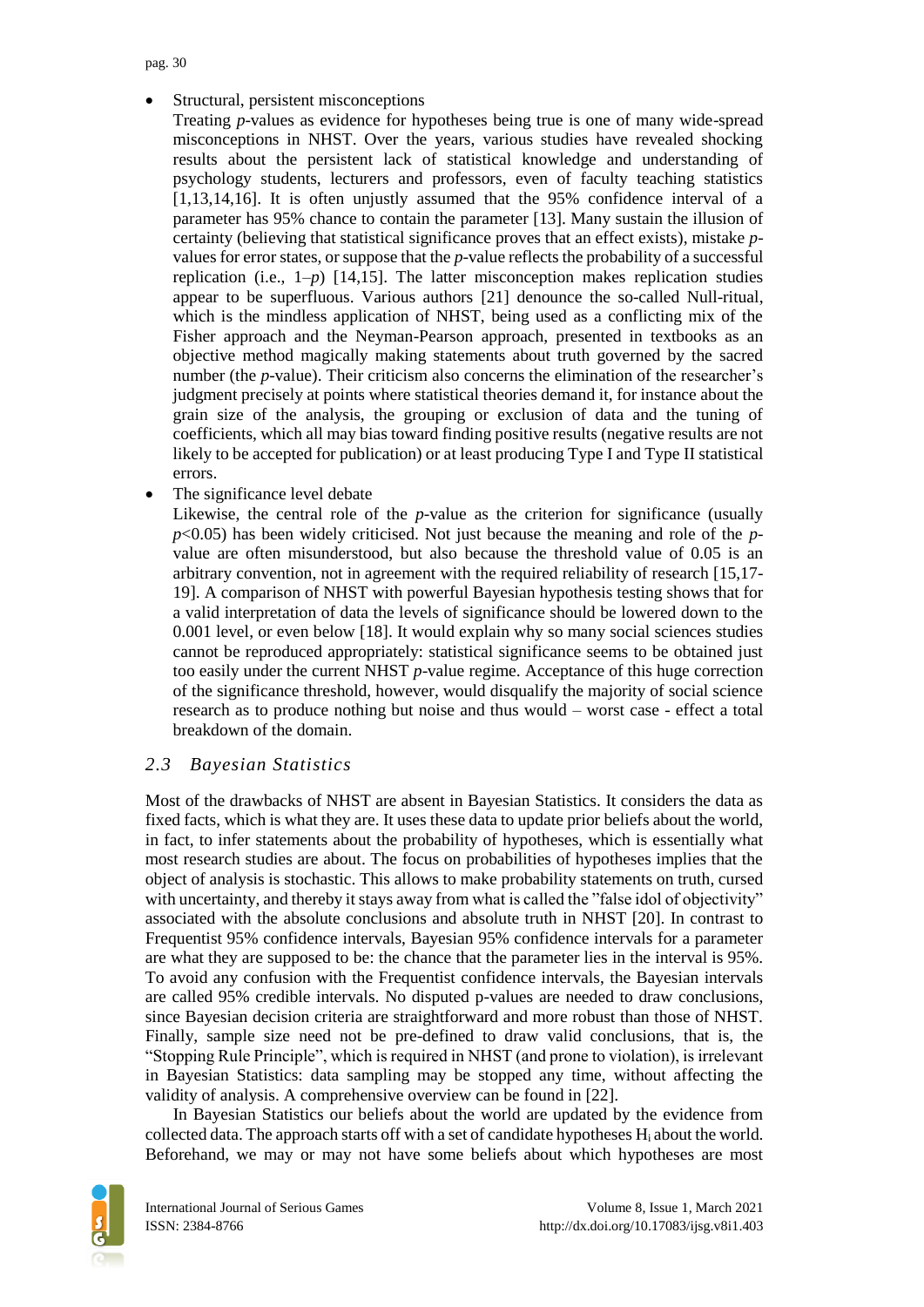plausible. This belief system, based on prior knowledge and facts available, is then updated by the data collected. If the data are consistent with a hypothesis, our belief in that hypothesis is strengthened; if the data are inconsistent with the hypothesis, our belief in that hypothesis is weakened.

The process of Bayesian hypothesis testing is entirely based on Bayes' rule:

$$
p(H|D) = \frac{p(D|H).p(H)}{p(D)}
$$
 (1)

Here,

*p(D)* is the probability of data *D p(H)* is the prior probability of hypothesis *H*, not yet taking into account the data *D p(D|H)* is the likelihood of the data *D*, given hypothesis *H*  $p(H|D)$  is the posterior probability of hypothesis *H*, taking into account the data *D* 

Bayes' rule, being grounded in formal probability theory, is undisputed and can be easily derived from  $p(A,B)=p(A/B)$ .  $P(A)=p(B,A)=p(B/A)$ .  $p(B)$ .

Bayes' rule can be understood as follows: the prior probability *p(H)*, which reflects our initial belief that hypothesis *H* is true, is updated by multiplication with  $p(D|H)/p(D)$  to obtain the posterior probability  $p(H|D)$ , which is our revised belief state based on both our initial belief and the evidence from the data *D*. Comparison of two hypotheses  $H_1$  and  $H_2$ can be done by using equation(1) to calculate the posterior probabilities for each hypothesis separately. The ratio of posterior probabilities can then be written as:

$$
\frac{p(H_1|D)}{p(H_2|D)} = \frac{p(D|H_1)}{p(D|H_2)} \cdot \frac{p(H_1)}{p(H_2)}\tag{2}
$$

This equation shows that the change from prior odds  $p(H_1)/p(H_2)$  to posterior odds  $p(H_1|D)/p(H_2|D)$  is given by the ratio of the likelihoods  $p(D/H_1)/p(D/H_2)$ . The latter ratio is called the Bayes-factor: it quantifies the evidence that comes from the data in favour of  $H_I$ against *H2*. A high Bayes factor indicates how much more strongly the data support hypothesis *H<sup>1</sup>* over hypothesis *H2*. The following classification scheme explains the interpretation of the Bayes Factor (Table 2).

**Table 2.** *Classification scheme for the interpretation of Bayes factors BF<sup>12</sup> [23], adjusted from [12].*

| Bayes factor $BF_{12}$ for $H_1$ over $H_2$ Evidence category |                                           |
|---------------------------------------------------------------|-------------------------------------------|
| >100                                                          | Extreme evidence for $H_1$ over $H_2$     |
| $30 - 100$                                                    | Very strong evidence for $H_1$ over $H_2$ |
| $10 - 30$                                                     | Strong evidence for $H_1$ over $H_2$      |
| $3 - 10$                                                      | Moderate evidence for $H_1$ over $H_2$    |
| $1 - 3$                                                       | Anecdotal evidence for $H_1$ over $H_2$   |
|                                                               | No evidence over $H_2$                    |

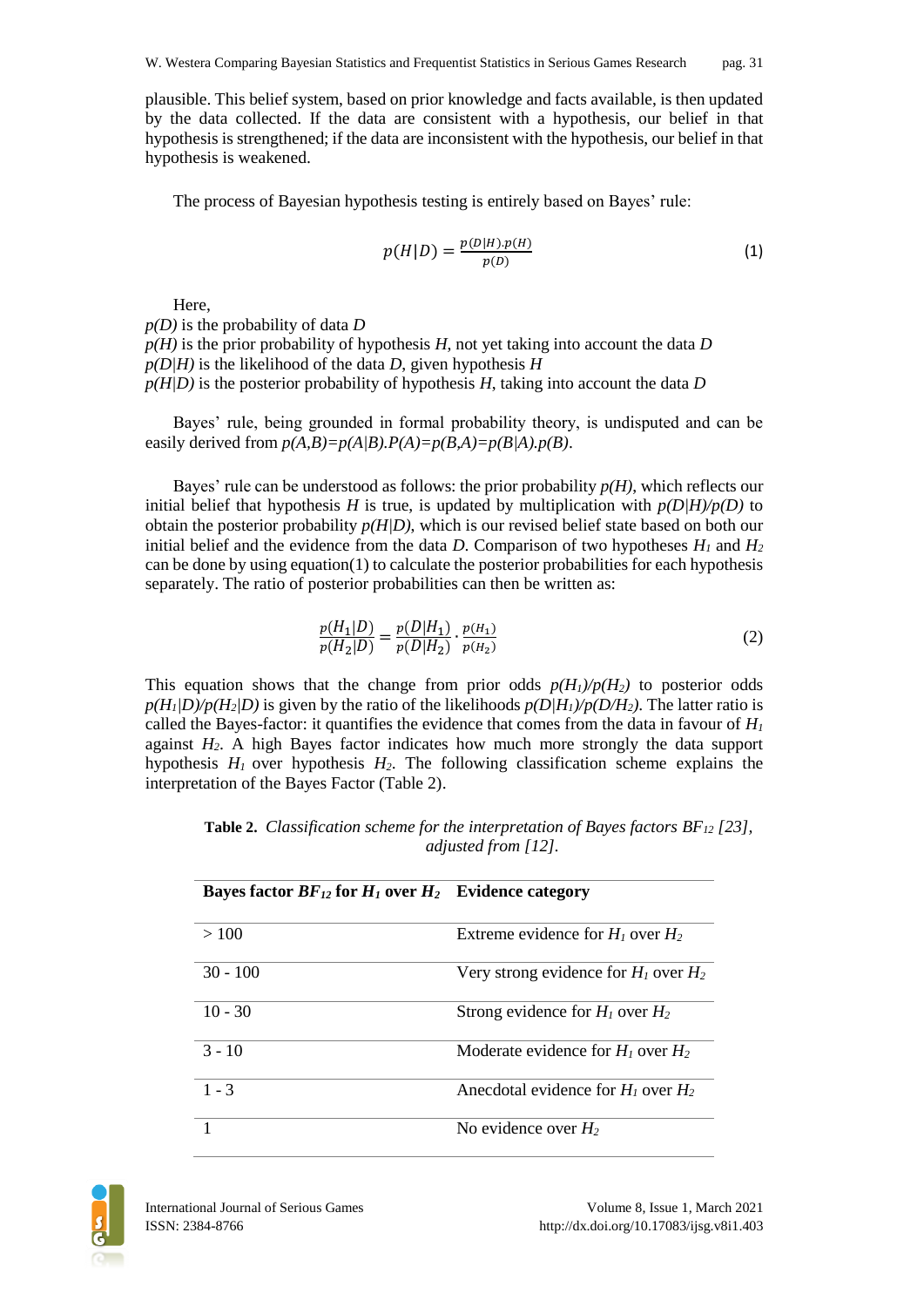In practice, deriving the Bayes factor was often a difficult task, because posterior distributions can seldom be obtained in closed form. Only few combinations of prior distribution and likelihood function yield closed form posteriors, which directly allow to derive the Bayes factor. But as hypotheses in Bayesian inference are mostly treated stochastically, including a parameterised hypothesis model, one readily ends up with complex integrals in equation(1), which cannot be solved analytically. As a result, Bayesian inference in research remained the exception. Over the last few decades, however, computational sampling algorithms have successfully been put in place to remove these barriers and enable researchers to fully enjoy the benefits of Bayesian inference.

## *2.4 Sampling software for Bayesian Inference*

The practical application of Bayesian Statistics has been greatly simplified after the introduction of the Markov Chain Monte Carlo method (MCMC) [3]). MCMC allows to generate posterior distributions via a step-wise sampling procedure applied to the right hand side of equation(1), thus removing the need for closed form analytic solutions. In 1989, BUGS (Bayesian inference Using Gibbs Sampling) was the first software programme offering MCMC for Bayesian analysis, later on followed by a free version (WinBUGS) and quite recently an open source version (OpenBUGS). JAGS (Just Another Gibbs Sampler) is an open source MCMC tool that runs natively on Windows, Mac, Linux and several Unix versions. In recent years, mainstream commercial statistics programmes (e.g. SPSS, Stata) have also included MCMC modules to support Bayesian Inference, while benefitting from their well-established user-interface styles. Accessibility to MCMC has been further extended by the recently launched JASP software, which is a free, open source tool that uses the R-package for Bayesian Adaptive Sampling and MCMC [\(https://jasp-stats.org/\)](https://jasp-stats.org/). JASP offers both Frequentist Statistics and Bayesian Statistics procedures in a highly userfriendly environment. In the following we have used JASP to perform both Frequentist and Bayesian analyses and compare the two.

## *2.5 Barriers to applying Bayesian Statistics*

These recent developments have certainly contributed to an increased interest of methodologists and researchers in Bayesian approaches as an attractive replacement of Frequentist Statistics. But the perspective on Bayesian Statistics presented above may be easily perceived as too optimistic. Severe doubts have been raised about the subjective elements assumed in Bayesian Statistics, not just because of the concept of subjective belief states, but largely because of the need to specify a prior distribution, which is readily regarded a matter of personal taste [24, 25]. Also, the sampling procedures in MCMC can become computationally inefficient, the convergence of which is hard to control and to understand, in particular when datasets are complex. Default prior distributions are often used to simplify the procedure, but defaults may not quite adequately take into account available knowledge. Simonsohn [26] explains that default priors are prejudiced against small effects, suggesting misleading Bayesian results in particular under the following combination of factors: a small sample size, a small effect size and a prior distribution assuming a large effect size. Due to the ease of default distributions, users may readily regard the Bayesian Sampler as a magical machine that can be thoughtlessly operated to produce outputs from any inputs. In the case of large sample sizes Bayesian hypothesis testing suffers from the fact that even small and practically meaningless effects will be deemed "strongly supported by the data" [22], but this likewise holds for the observation of "significance" in Frequentist Statistics. It is important to note that the Bayes factor reflects a relative measure of performance rather than an absolute measure: this means that overwhelming support in favour of  $H_1$  over  $H_0$  only indicates that the predictive performance of  $H_l$  is superior to that of  $H_0$ , even when the absolute performance of  $H_l$  may be insignificant. Both Bayesian Statistics and Frequentist Statistics equally rely on the data

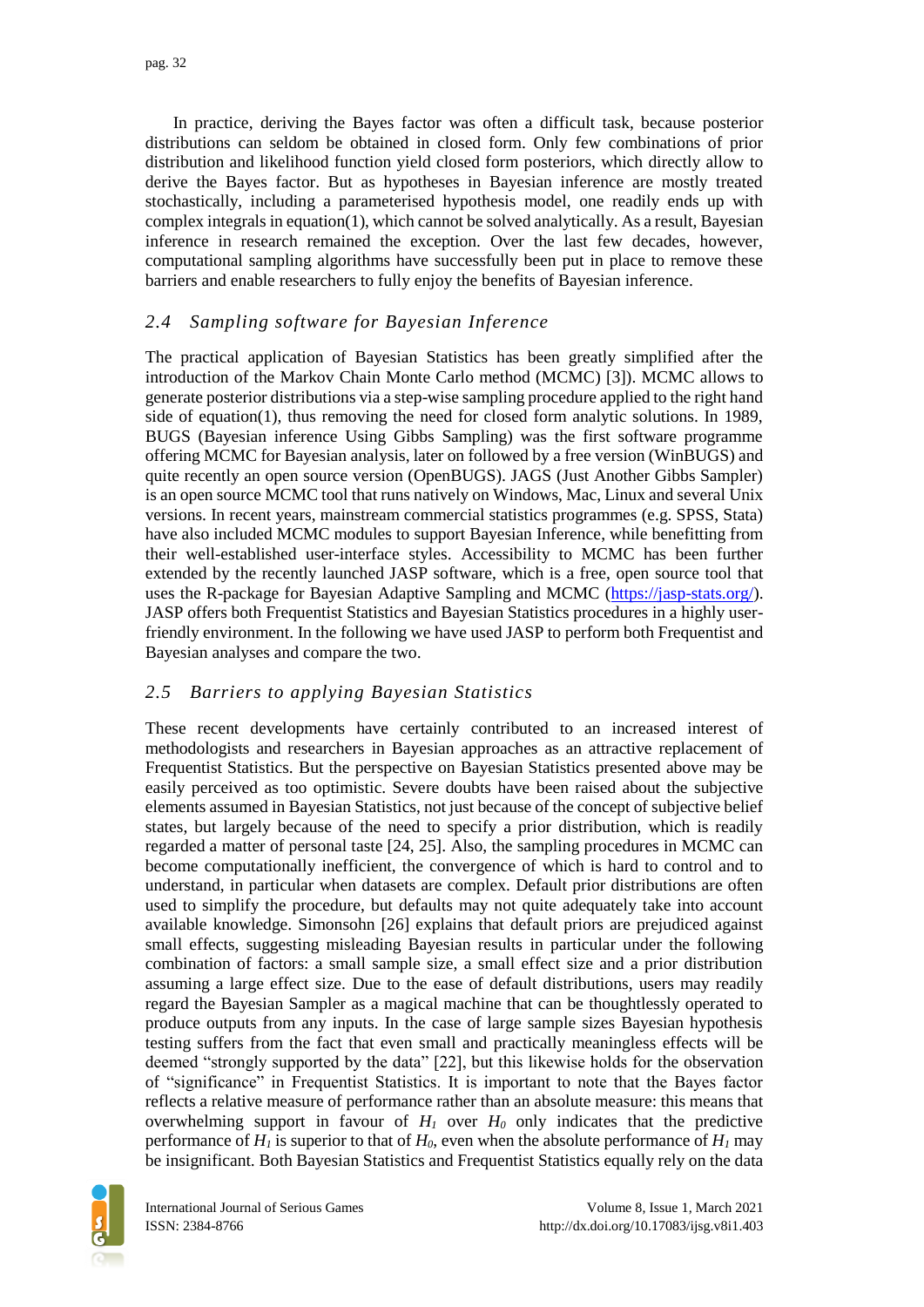available and they are equally sensitive to biasing effects of selective reporting, ad-hoc use of transformations and outlier removal, which lead to incorrect conclusions.

Apart from these technical issues, the main barrier to a wide uptake of Bayesian Statistics in serious games research (and beyond) is the strong and well-established position of Frequentist Statistics as the prevailing paradigm in today's textbooks and lectures and accordingly in the minds of scholars and students. It is a well-recognised phenomenon that the social dynamics of scientific communities display an inherent resistance against paradigm shifts [27]. Nevertheless, in various domains (e.g. data science, machine learning, natural language processing) Bayesian approaches are gaining momentum and new libraries and tools for Bayesian processing are becoming available.

# *3 Experiments*

## *3.1 Study 1: Basic military SKILLS game (Independent t-test)*

This study uses data collected from an experiment with the "SKILLS" game, which is a game used for the mandatory yearly update of basic military knowledge and skills of military personnel [28]. Topics include basic search, survival, explosive devices, and ammunition awareness. The game was developed to replace classroom lectures. A quasiexperimental between-subjects experiment was setup with 102 participants who were randomly distributed over an experimental group playing the game (46 subjects) and a control group attending the lectures (56 subjects). Group composition did not differ with respect to gender, age and years of service. The sessions took typically 2-4 hours. After the sessions a 20 minutes post-test (10 multiple choice questions and 15 open questions) was administered to assess the learning outcomes. Total performance was expressed as an aggregate metric in the [0,1] interval. For analysing the anonymised data we specify two complementary hypotheses:

- *H*<sup>0</sup> the null hypothesis: post-test performances do not differ between the two conditions.
- $H_1$  the alternative hypothesis: post-test performances are different for the two conditions.

The data successfully passed the Shapiro-Wilk normality test (experimental group *W*(46)=0.963, *p*=0.154; control group *W*(56)=0.968, *p*=0.141), and Levene's test for homogeneity of variances  $(F(1,100)=3.277, p=0.073)$ . The average post-test score of the group playing the game was 0.644 (standard deviation *SD*=0.163); for the control group attending the lectures the average post-test score was 0.580 (*SD*=0.132). Now, the question to be answered is what can be concluded about the hypotheses?

## *3.1.1 Frequentist analysis*

The Frequentist approach starts with the assumption that the null-hypothesis  $H_0$  is true. A two-sided independent *t*-test was used to analyse the differences between the two groups. The *t*-statistic was found to be  $t(100)=2.186$ ,  $p=0.031$ , which indicates that the difference between groups is significant (because *p*<0.05). The effect size given by Cohen's *d* is 0.435, which means a small to medium size effect. The mean difference between groups  $(\delta=0.064)$ is linked to a 95% confidence interval ranging from 0.006 to 0.122.

The significant *t*-test technically means, that if *H<sup>0</sup>* is true (viz. no differences between groups), the probability of obtaining a result as extreme as the data observed is only 3.1%. Although this is generally accepted as a positive outcome in favour *H1*, the *t*-test does not quantify the evidence in favour of each hypothesis, which hampers a better substantiated conclusion about the two hypotheses. The Frequentist 95% confidence interval is often mistaken for the chance that the value of the mean difference has a 95% chance to be in that interval. However, this is a misconception, because long-run probabilities cannot be

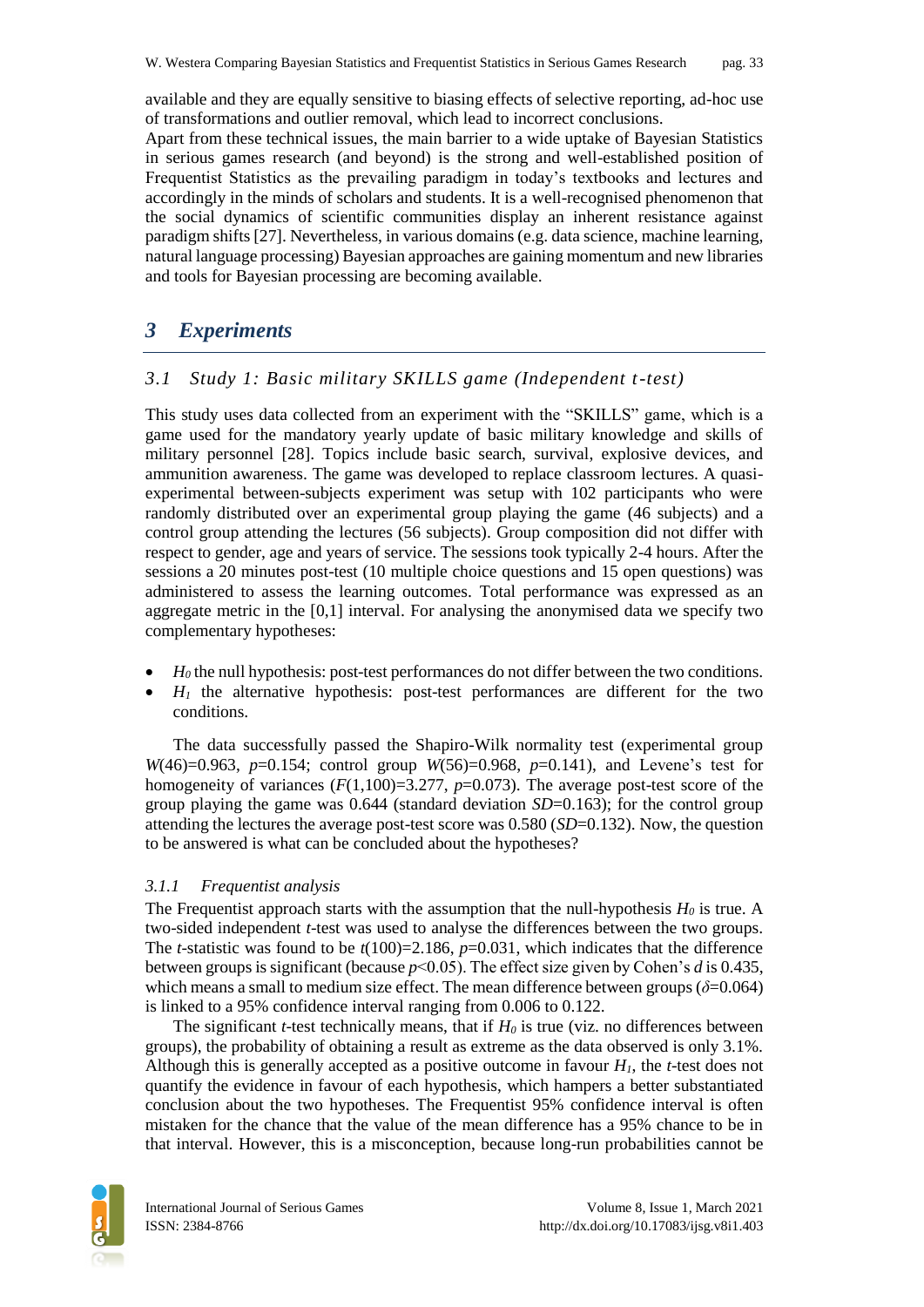assigned to individual events without specifying what the long run practically entails (the reference class problem, see e.g. [29,30]). Instead, the confidence intervals represent the following: repeatedly drawing samples from the probability distribution (which is the premise of Frequentist Statistics) would each time produce a different confidence interval, while only 95% of those intervals would contain the population mean [31].

### *3.1.2 Bayesian analysis*

Next, a Bayesian independent *t*-test was applied to study the difference between groups. The approach entails the assessment of the effect size  $\delta$ , which is the standardised mean difference between the post-test scores of the two groups. A principal difference with the Frequentist approach is that Bayesian Statistics does not assume that *H<sup>0</sup>* is correct. Instead, it involves the comparison of two competing hypotheses for effect size  $\delta$ , where  $H_0$  in this case happens to refer to zero effect size  $(\delta=0)$  and  $H<sub>l</sub>$  refers to non-zero effect size  $(\delta \neq 0)$ . The first thing to do is to decide upon the prior distribution of  $\delta$ , that is, the probability distribution of the effect size before taking into account the data of the experiment. Here, we may not have a clear clue whether  $\delta$  would be positive or negative, so the prior distribution should be symmetrical. Also, it is fair to say that very high positive or negative effect sizes (e.g.  $|\delta| > 2$ ) are not quite likely. Hence, the prior distribution would somehow be bell-shaped and centred around  $\delta = 0$ . To this end, JASP proposes as a default a Cauchy distribution (also known as Lorentz distribution), which is very similar to the normal distribution, but has thicker tails. A default value of the Cauchy width parameter *r* of  $\frac{1}{2}\sqrt{2}$ (0.707) reflects the reasonable implication that  $\delta$  is between -2 and 2 (probability of 78%). The choice of the prior may seem a bit arbitrary, but the influence of the prior on the Bayes factor can be tested afterwards with a separate robustness check.

Running the Bayesian independent *t*-test in JASP shows that the Bayes factor is 1.714 in favour of  $H_1$  over  $H_0$ . This qualifies as anecdotal evidence of  $H_1$  over  $H_0$ , which means "weak" (cf. Table 2), "inconclusive" [23,30] or even "worth no more than a bare mention" [12]. Figure 1 shows how the posterior distribution of *δ* differs from the prior.



**Figure 1.** *Prior and posterior distribution of standardised effect size δ.*

The dashed curve is the prior distribution as specified by the Cauchy distribution. The solid curve is the calculated posterior distribution. Most of the posterior mass is on the positive side. The posterior peaks at *δ*=.064, which is the mean difference between groups. The Bayesian 95% credible interval, indicated as the solid interval above the posterior curve, ranges from 0.002 to 0.078: in the Bayesian framework this truly means that the mean effect size  $\delta$  has a 95% chance to be in that interval. The two grey dots in figure 1 mark the prior and posterior densities at  $\delta=0$ , that is, 0.5 and 0.3 respectively. It shows that the data have decreased the support for  $\delta$ =0 (which is *H<sub>0</sub>*) with a factor of about 0.6 (viz.

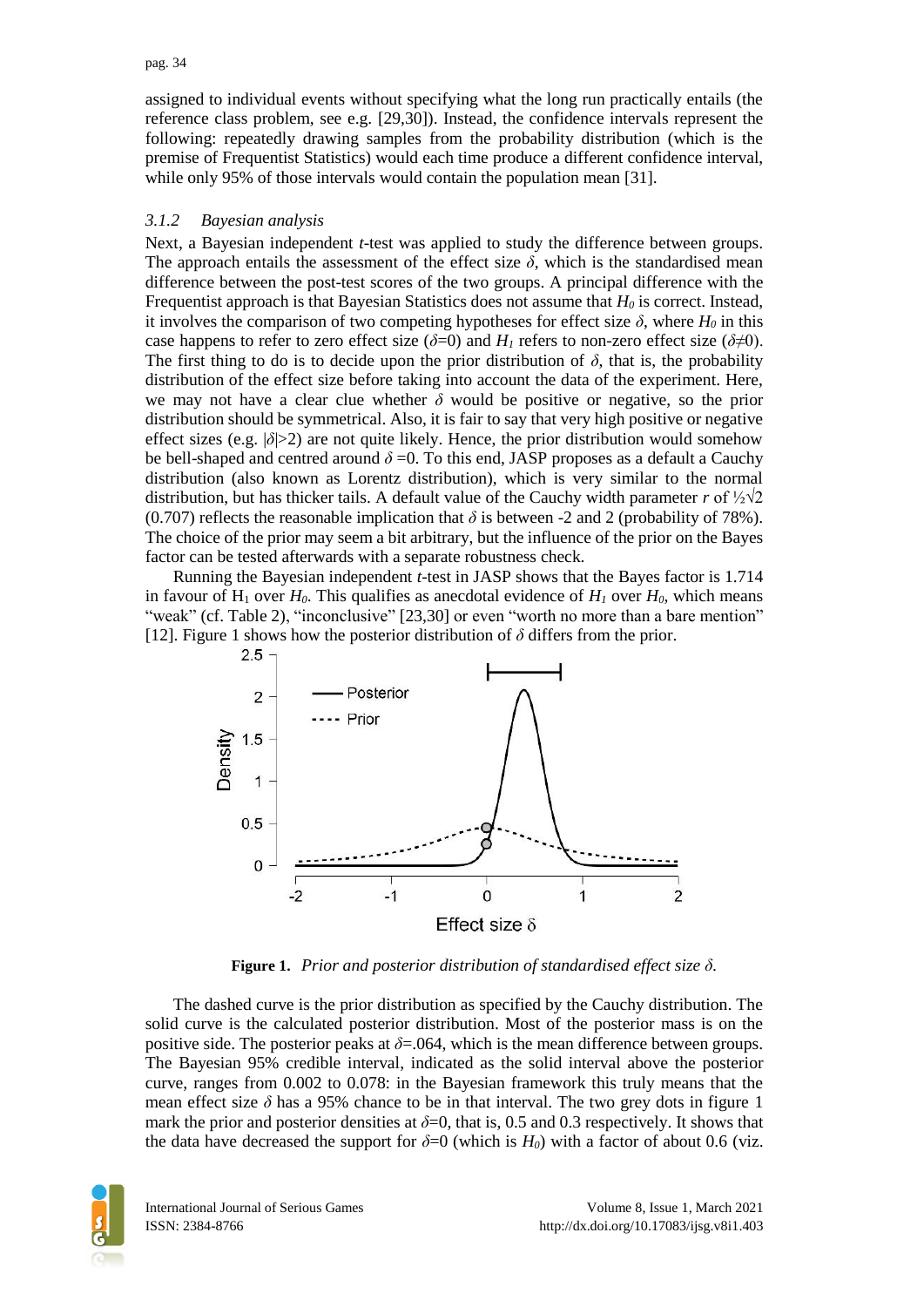0.3/0.5). This means that the support for  $H<sub>I</sub>$  over  $H<sub>0</sub>$  is 1/0.6, which, obviously, corresponds with the calculated Bayes factor of 1.714.

#### *3.1.3 Comparison of statistical methodologies*

The clearly significant result from the Frequentist analysis  $(p=0.031)$  cannot be fully confirmed by the Bayesian analysis ("worth no more than a bare mention"). Put differently, regarding ratio of the Bayesian probabilities of  $H_0$  and  $H_1$  (the Bayes factor) the positive Frequentist result confirmed by the low *p*-value turns out to be less flourishing, if not deceptive. The analysis confirms that Bayesian criteria are more strict than *p*-values to reduce Type 1 errors (falsely rejecting the null-hypothesis), which may be the case here.

## *3.2 Study 2: KPITO game-based spelling workbook (mixed factorial ANOVA)*

This case uses data collected in an experimental study on motivational effects of "KPITO", which is a game-based, digital workbook targeting spelling skills for school children [32]. The objective of KPITO is to make repetitive spelling exercises more attractive in order to raise the children's motivations. The content and structure of KPITO are fully based on a well-established original paper-based workbook, which is not gamified. Game elements in the digital version include challenges, direct feedback, adaptivity, animated objects, retrials, rewards (coins, permissions) and storytelling. A quasi-experimental pre-test/post-test study was arranged with 94 schoolchildren to compare children's motivation in the KPITO condition and the paper-based workbook condition. The experimental group (KPITO) was populated with 46 children; the control group (paper-based) with 48 children. Both groups performed the spelling exercises 1 hour per week, during a full period of 6 weeks.

Pre-test and post-test questionnaires for motivation used 20 items of the Intrinsic Motivation Inventory [33], representing the interest/enjoyment scale, the perceived competence scale, and perceived choice scale. The ordinal data from the 5-point Likert scales were combined into an overall motivation score. The study uses two independent variables: the within-subjects factor *Time* and the between subjects factor *Group*, respectively; the dependent variable is *Motivation*. The statistical analysis requires a mixed factorial ANOVA. Three null hypotheses need to be specified:

- $\bullet$   $H_{0,A}$ : there are no within-subjects differences between pre-test and post-test scores (ignoring *Group*).
- $H<sub>0,B</sub>$ : there are no between-subject differences between test scores of the two groups (ignoring *Time*).
- *H0,C*: there are no interaction effects between *Time* and *Group*.

The associated alternative hypotheses  $H_{I,A}$ ,  $H_{I,B}$  and  $H_{I,C}$  are the negations of the respective null-hypotheses. Descriptive statistics are in Table 3.

| Table 3. Mean motivation scores from the KPITO study |            |                   |      |    |  |  |  |
|------------------------------------------------------|------------|-------------------|------|----|--|--|--|
| <b>Time</b>                                          | Group      | <b>Motivation</b> | - SD | N  |  |  |  |
| Pre-test                                             | Experiment | 3.4               | 0.8  | 46 |  |  |  |
|                                                      | Control    | 3.5               | 0.8  | 48 |  |  |  |
|                                                      | Overall    | 3.4               | 0.8  | 94 |  |  |  |
| Post-test                                            | Experiment | 3.8               | 0.6  | 46 |  |  |  |
|                                                      | Control    | 3.4               | 1.0  | 48 |  |  |  |

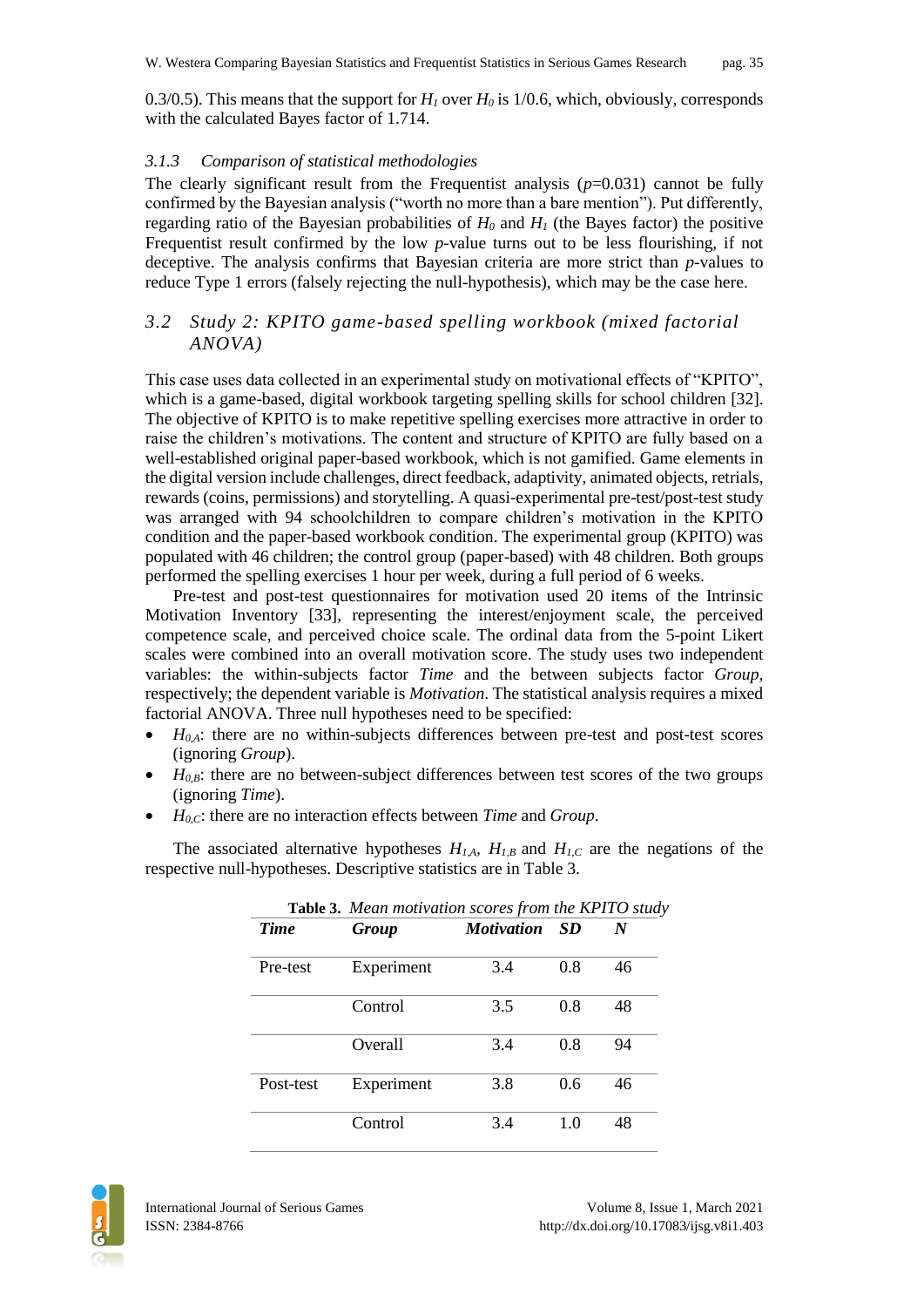| Werall<br>ran | n | 8 |  |
|---------------|---|---|--|
|               |   |   |  |

Face-value, it seems that motivation goes up in the experimental group, whereas it remains at a low level in the control group. The question to be answered is what can be concluded from the data about the hypotheses.

#### *3.2.1 Frequentist analysis*

For testing the respective hypotheses, the Frequentist mixed factorial ANOVA produces the following results. With respect to *H0,A*, which assumes that there are no within-subjects differences between pre-test and post-test scores (ignoring *Group*), we find *F*(1, 92)=5.190, *p*=0.025. This suggests a significant effect in favour of the alternative hypothesis *H1,A*: participants show increased motivation after the lessons. The overall effect size is given by partial eta squared  $\eta_p^2$ =0.053, which means it is a medium size effect. As can be seen from Table 3 above, this increase can be fully attributed to the experimental condition.

With respect to  $H_{0,B}$ , which assumes that there are no motivation differences between the two groups (ignoring *Time*), we find *F*(1,92)=0.952, *p*=0.332. This means corroboration for this null hypothesis: overall motivations in the groups do not differ significantly.

For *H0,C*, which assumes that there is no interaction effect between the factors *Time* and *Group*, we find *F*(1,92)=19.691, *p*<0.001. This is strong evidence in favour of the KPITO case: after the experiment, children in the game condition display significantly higher motivations, both in absolute terms and in terms of motivation growth. The effect size metric  $\eta_p^2$ =0.176, which indicates a large effect.

#### *3.2.2 Bayesian analysis*

In all comparative studies, which aim at discovering differences of an observed variable between groups, prior distributions will inevitably be bell shaped (for instance, the Cauchy distribution). For the Bayesian Repeated measures ANOVA (allowing for mixed factors) we preserve the default Cauchy priors in JASP, which use a width factor of 0.5 for fixed effects, 1.0 for random effects and  $\frac{1}{4}\sqrt{2}$  (0.354) for interaction effects. The output generated by JASP is summarised in Table 4.

|                         | KPITO case. |                     |       |                    |       |  |  |  |  |
|-------------------------|-------------|---------------------|-------|--------------------|-------|--|--|--|--|
| Models $(M)$            | P(M)        | $P(M data)$ BF $_M$ |       | $BF$ <sub>10</sub> | error |  |  |  |  |
|                         |             |                     |       |                    | $\%$  |  |  |  |  |
| Null model              | 0.200       | 0.002               | 0.012 | 1.000              | 0     |  |  |  |  |
| Time + Group + Time $*$ | 0.200       | 0.991               | 450   | 321                | 1.6   |  |  |  |  |
| Group                   |             |                     |       |                    |       |  |  |  |  |
| Time                    | 0.200       | 0.003               | 0.012 | 0.9                | 1.9   |  |  |  |  |
| Group                   | 0.200       | 0.001               | 0.006 | 0.4                | 0.5   |  |  |  |  |
| $Time + Group$          | 0.200       | 0.001               | 0.006 | 0.4                | 2.8   |  |  |  |  |

**Table 4.** *Model comparison for the Bayesian mixed factors ANOVA applied to the* 

The output in Table 4 shows a comparison between 5 models (*M*). *P(M)* denotes the prior model probability for each of the five candidate models, each equally loaded with the same probability. The  $P(M|D)$  column shows the posterior model probabilities (cf. the left-

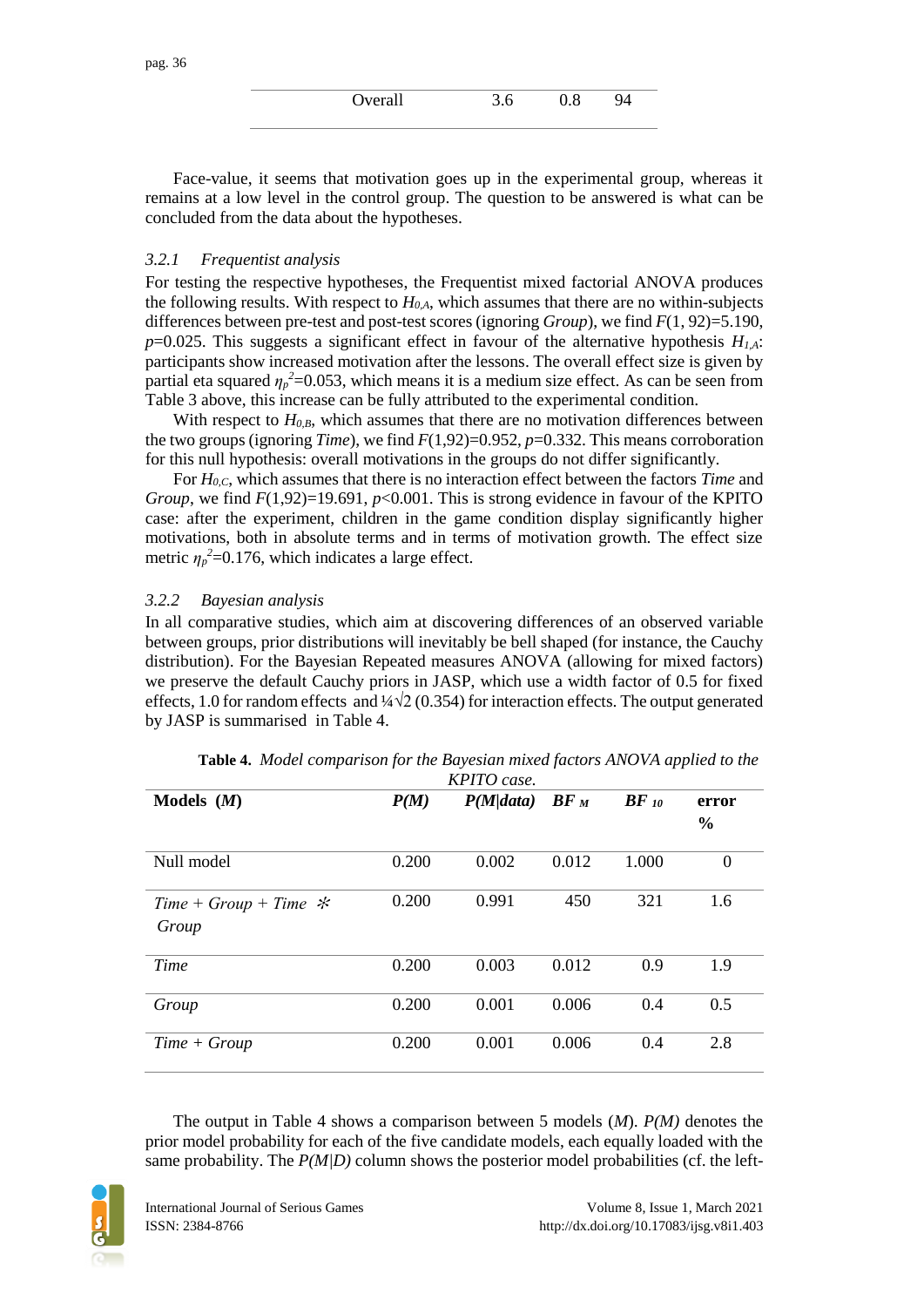hand side of Equation(1)). The  $BF_M$  column displays the change from prior model odds to posterior model odds. The Bayes factor *BF<sup>10</sup>* indicates how much more strongly the data support each model over the null model (viz. the null hypothesis). A large Bayes factor is found only for the model that includes both two main factors (*Time* and *Group*) and the interaction term (*Time\*Group*). The Bayes factor of 321 provides extreme evidence in favour of this model (cf. qualifications in Table 2).

#### *3.2.3 Comparison of statistical methodologies*

Both methodologies reveal strong evidence in favour of the model that includes the interaction between both factors *Time* and *Group*. The Frequentist model produces a highly significant result  $(p<0.001)$ . The Bayesian model output is more informative showing a convincing Bayes factor of 321 and a small error (1.6%). It unambiguously specifies how strong the evidence is in favour of the proposed model as compared to the null hypothesis as well as compared to the other hypotheses.

### *3.3 Study 3: Playground game (multiple regression)*

This case uses data collected in a study of the Playground game, which – coincidently deals with misconceptions in statistics, targeting psychology students [34]. In the game the player investigates potentially unjust statistical claims from "alleged experts" in a practical case about determining the best location for laying out a playground. The game is composed of a set of challenges, each requiring well-considered decision taking. Correctness of decisions is expressed in a performance rate. The number of participants was 112. A prequestionnaire was used to test general prior knowledge in statistics. It included 15 selfassessment items on statistics and a set of five test questions, which were combined into an aggregated metric on a 1-10 scale. Also, the pre-questionnaire used 5x3 items from the Big Five Inventory [35] to assess the player's personality traits. A post-questionnaire included a post-test very similar to the prior knowledge test to assess the participants' post-game knowledge. Full sessions of the experiment took typically 1.5 hours. The average time for completing the Playground game was 65 minutes with a large spread (*SD*=54 minutes). Anonymised log files of students were available for extracting some key indicators, such as success rate and time spent.

The main question in this study is to what extent player data can provide a predictor model for post-test performance. Candidate model variables are the student's *Success rate*, *Playing time* and *Pre-test score*. Also, the *Conscientiousness score* obtained from the personality test is expected to be a relevant factor, as it readily relates to dedication, precision and the aim to avoid mistakes. Descriptive statistics of these variables are presented in Table 5.

| <b>Variable</b>                            | N Mean SD SE        |  |
|--------------------------------------------|---------------------|--|
| Post-test score                            | 112 6.16 1.0 0.10   |  |
| Playing time (seconds) 112 3897 3252 307   |                     |  |
| Success rate                               | 112 0.64 0.05 0.005 |  |
| Conscientiousness score 112 6.99 1.38 0.13 |                     |  |
| Pre-test score                             | 112 5.53 0.93 0.09  |  |

**Table 5.** *Descriptive statistics of the Playground experiment.* 

#### *3.3.1 Frequentist analysis*

First, a paired *t*-test of pre-test and post-test scores revealed that the observed differences (cf. Table 5) are significant  $(t(111)=7.479, p<0.001)$ . Next, a stepwise multiple regression analysis was carried out using *Playing time, Success rate, Pre-test score* and *Conscientiousness score* as predictors for the *Post-test score*. In the stepwise approach the predictor showing the highest correlation with the outcome variable is entered first into the

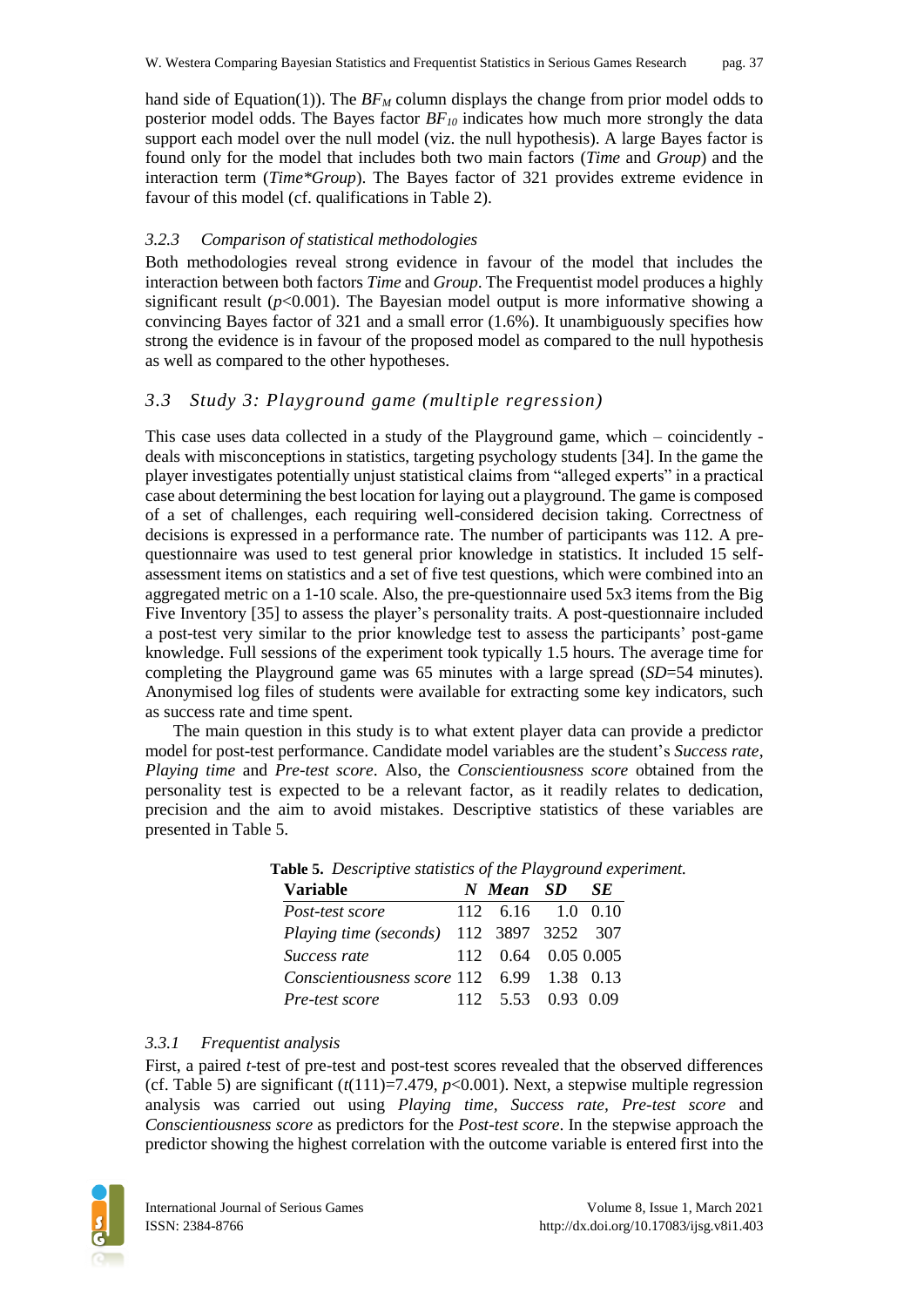#### pag. 38

model. Additional predictors are then added one by one based on their correlations, while at every step any redundant predictors are traced and removed. The basic assumptions underlying linear regression have been successfully confirmed. These include homogeneity of variance (by visual inspection of a residuals-versus-predicted plot), normality and linearity (by visual inspection of the Q-Q residuals plot), and minimal multi-collinearity (checked with the *Variance Inflation Factor VIF*<10 and *Tolerance*>0.1). The JASP regression output presents 3 proposed models (Table 6). Model 1 only uses the *Pre-test score* as predictor, model also uses *Playing time*, while model 3 uses both *Pre-test score, Playing time* and *Conscientiousness score*.

|              | analysis.                                                        |                   |                |          |                  |  |
|--------------|------------------------------------------------------------------|-------------------|----------------|----------|------------------|--|
| <b>Model</b> | <b>Factors</b>                                                   | Sum of Squares df |                | $\bm{F}$ | $\boldsymbol{p}$ |  |
| $\mathbf{1}$ | Pre-test score                                                   | 39.021            | $\mathbf{1}$   | 59.252   | < .001           |  |
|              | Residual                                                         | 72.443            | 110            |          |                  |  |
|              | Total                                                            | 111.464           | 111            |          |                  |  |
|              |                                                                  |                   |                |          |                  |  |
| $\mathbf{2}$ | Pre-test score<br>Playing time (s)                               | 42.747            | $\overline{2}$ | 33.903   | < .001           |  |
|              | Residual                                                         | 68.717            | 109            |          |                  |  |
|              | Total                                                            | 111.464           | 111            |          |                  |  |
|              |                                                                  |                   |                |          |                  |  |
| 3            | Pre-test score<br>Playing time (s)<br>Conscientiousness<br>score | 45.232            | 3              | 24.585   | < .001           |  |
|              | Residual                                                         | 66.233            | 108            |          |                  |  |
|              | Total                                                            | 111.464           | 111            |          |                  |  |

|  |  | Table 6. Comparison of candidate regression models from the Frequentist |
|--|--|-------------------------------------------------------------------------|
|  |  |                                                                         |

This table shows that all three models are highly significant ( $p<0.001$ ), that is, the models are a better predictor than the null-models, which use the mean values of the predictors. Note that *Success rate* although declared as an input is not preserved in the model, due to an apparent lack of predictive power. The highest Sum of Squares is in model 3: this model accounts for  $45/111*100\% = 40.6\%$  of the variance in post-test scores. Table 7 lists the (unstandardized) regression coefficients (intercept and slopes) for the 3 models.

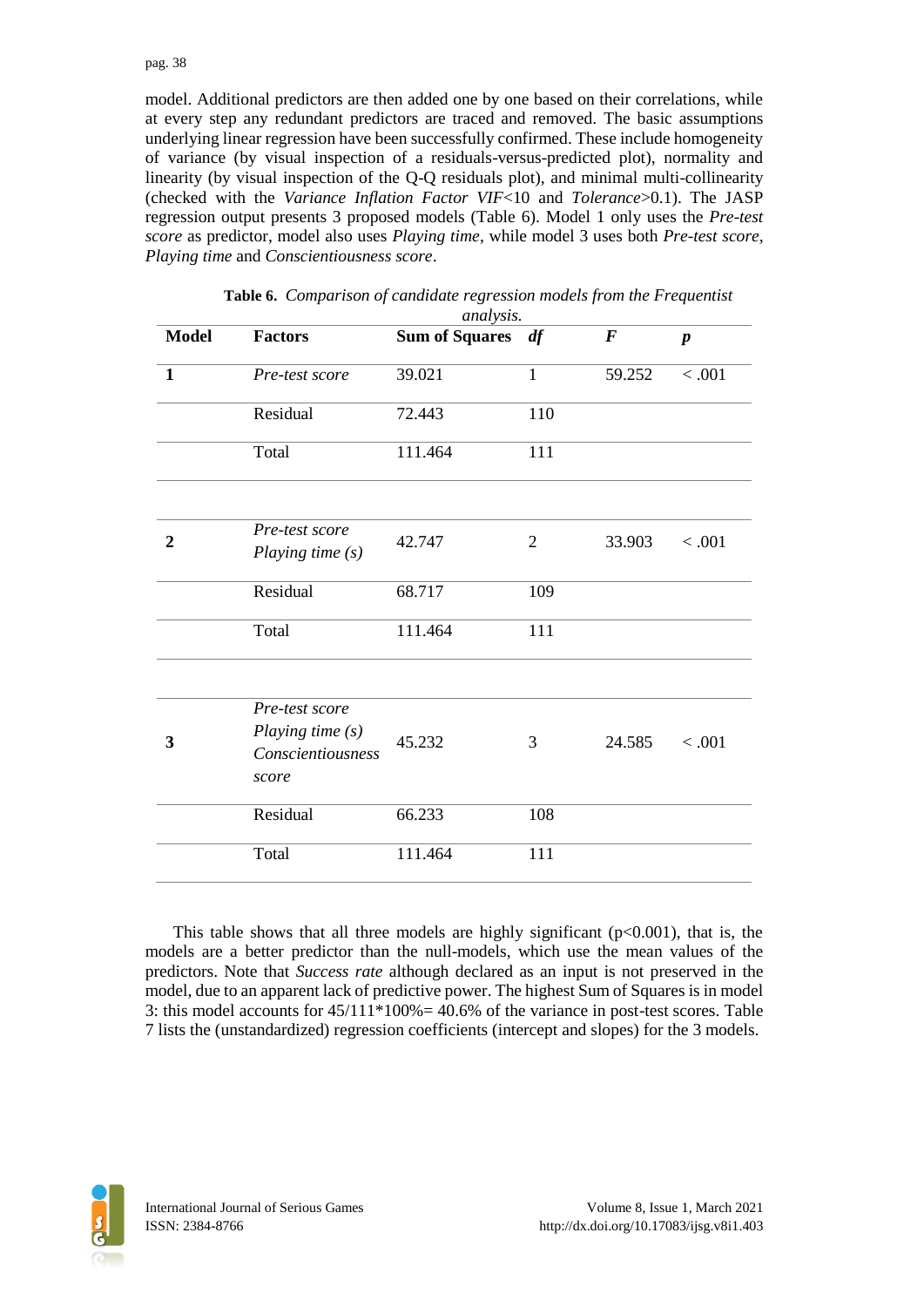**Table 7.** *Regression coefficients of three models (M) obtained from the Frequentist analysis. Also, the Standard Errors (SE), t statistics, p-values and the bounds of the 95% confidence interval (CI) are given.*

|                |                                   |                    |                 |                  |                  |                  | 95% Confidence Interval |
|----------------|-----------------------------------|--------------------|-----------------|------------------|------------------|------------------|-------------------------|
|                | <b>M</b> Factors                  | <b>Coefficient</b> | <b>SE</b>       | $\boldsymbol{t}$ | $\boldsymbol{p}$ | Lower            | <b>Upper</b>            |
| 1              | Intercept                         | 2.633              | 0.464           | 5.674            | < .001           | 1.713            | 3.552                   |
|                | Pre-test score                    | 0.636              | 0.083           | 7.698            | < .001           | 0.472            | 0.800                   |
|                |                                   |                    |                 |                  |                  |                  |                         |
| $\overline{2}$ | Intercept                         | 2.913              | 0.468           | 6.219            | < .001           | 1.985            | 3.841                   |
|                | Pre-test score                    | 0.625              | 0.081           | 7.720            | < .001           | 0.465            | 0.786                   |
|                | Playing time $(s)$                | $-5.642*10^{-5}$   | $2.321*10^{-5}$ | $-2.431$         | 0.017            | $-1.024*10^{-4}$ | $-1.042*10^{-5}$        |
|                |                                   |                    |                 |                  |                  |                  |                         |
| $\mathbf{3}$   | Intercept                         | 2.203              | 0.581           | 3.790            | < .001           | 1.051            | 3.355                   |
|                | Pre-test score                    | 0.616              | 0.080           | 7.691            | < .001           | 0.457            | 0.774                   |
|                | Playing time (s)                  | $-5.555*10^{-5}$   | $2.289*10^{-5}$ | $-2.427$         | 0.017            | $-1.009*10^{-4}$ | $-1.017*10^{-5}$        |
|                | <b>Conscientiousness</b><br>score | 0.109              | 0.054           | 2.013            | 0.047            | 0.002            | 0.216                   |

In sum, Model 3 produces a highly significant result  $(F(1,101)= 24.585, p<0.001)$  and a Frequentist regression equation given by

$$
Post-test score = 2.203 + 0.616 \cdot Pre-test score -
$$
  
+5.555  $\cdot exp^{-5} \cdot Playing time +$   
+0.109  $\cdot Conscientiousness score$  (3)

#### *3.3.2 Bayesian analysis*

A Bayesian paired *t*-test produces a large Bayes factor of  $BF_{10} = 4.5*10<sup>8</sup>$ , which indicates extreme evidence for post-test scores being larger than pre-test scores. The Bayesian regression analysis does not require a specific predictor entry mechanism, as it simply allows for a comparison between multiple models. In contrast with Frequentist Statistics, the model parameters, that is, the intercept and coefficients of the regression equation, are not estimated by a single value but are drawn from probability distributions and optimised step by step. In JASP, we used a multivariate Cauchy distribution and default prior scale (width  $\frac{1}{4}$  V2) [36]. Table 8 shows the most relevant models.

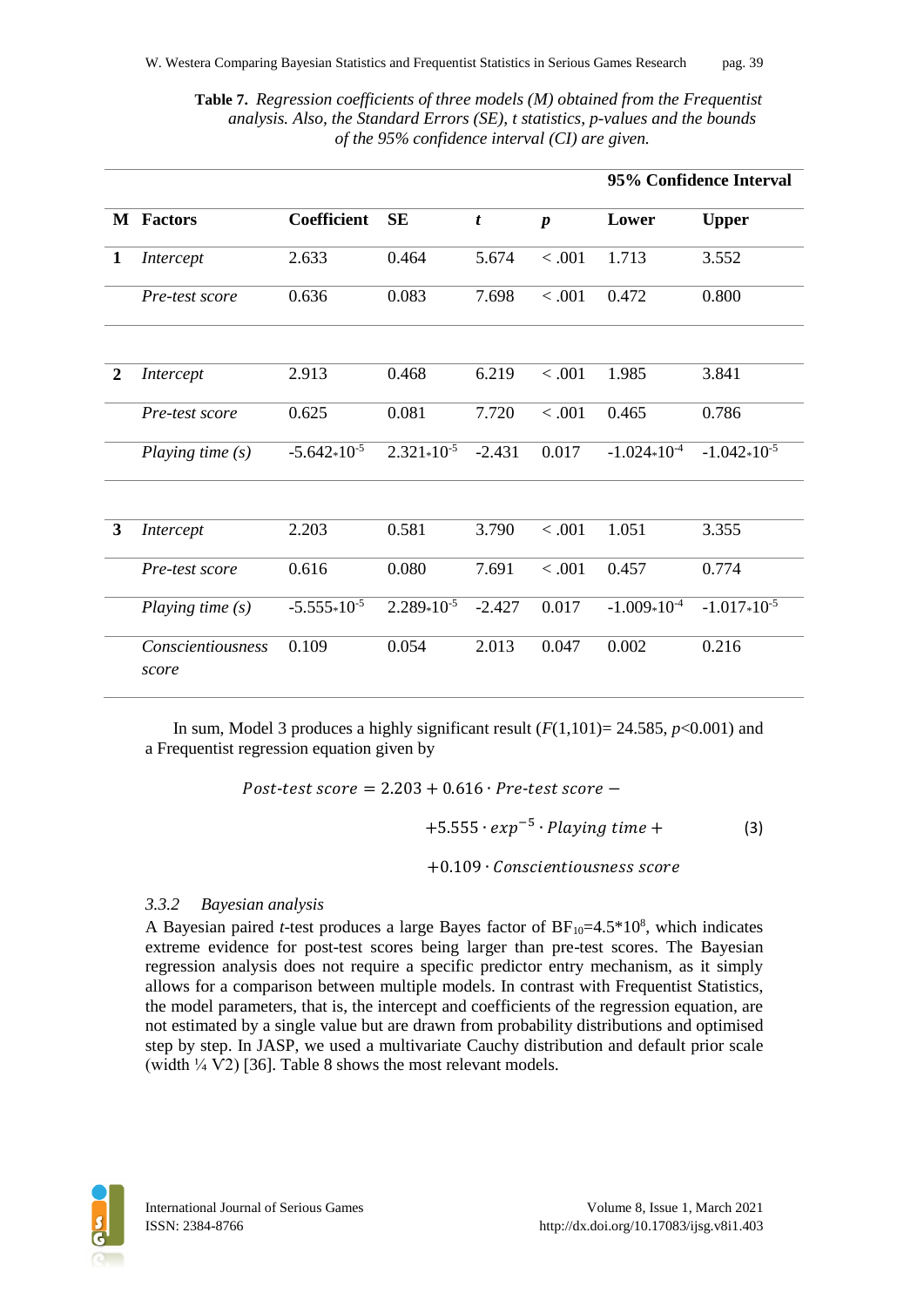|                  |                                                                                           |       | Table 8. Bayesian model comparison of the Playground case. |                 |                 |                |
|------------------|-------------------------------------------------------------------------------------------|-------|------------------------------------------------------------|-----------------|-----------------|----------------|
| <b>Model</b>     | <b>Factors</b>                                                                            | P(M)  | P(M data)                                                  | $BF_M$          | $BF$ 10         | $\mathbb{R}^2$ |
| $\mathbf{1}$     | Null model                                                                                | 0.200 | $3.624*10-10$                                              | $1.449*10^{-9}$ | 1.000           | 0.000          |
| 2                | Pre-test score<br>Playing time $(s)$<br><i>Conscientiousness</i><br>score<br>Success rate | 0.200 | 0.317                                                      | 1.859           | $8.756*10^{+8}$ | 0.411          |
| 3                | Pre-test score<br>Playing time (s)<br><i>Conscientiousness</i><br>score                   | 0.050 | 0.257                                                      | 6.583           | $2.840*10^{-9}$ | 0.406          |
| $\boldsymbol{4}$ | Pre-test score<br>Playing time (s)                                                        | 0.033 | 0.145                                                      | 4.925           | $2.404*10^{-9}$ | 0.384          |
| 5                | Pre-test score                                                                            | 0.050 | 0.093                                                      | 1.953           | $1.029*10^{-9}$ | 0.350          |
| 6                | Pre-test score<br>Conscientiousness<br>score                                              | 0.033 | 0.062                                                      | 1.921           | $1.028*10^{-9}$ | 0.373          |

From the Bayes factors  $(BF_{10})$  in Table 8 it can be concluded that there is extreme evidence against the null model for models that include the *Pre-test score*. Models that do not include the *Pre-test score* are excluded from the Table, as they turned out to display low Bayes factors indicating anecdotal evidence. Model 3, which is based on *Pre-test score,*  Playing time and *Conscientiousness score*, has the largest Bayes factor (2.840\*10°). Although it has a slightly lower explanatory power than model 2 ( $\mathbb{R}^2$ =.406 versus  $\mathbb{R}^2$ =.411), model 3 is three times more likely than model 2. Apparently, the inclusion of the *Success rate* as a factor slightly inflates the model. Therefore, and for reasons of parsimony (Ockham's razor), we select Model 3 as the best option. The decision is supported by the Marginal Inclusion Probability of the *Access rate* variable being lower than 50% (not displayed in Table 8; in fact it is 44%). Table 9 shows the coefficients of the favoured Bayesian regression model as well as their credible intervals.

| Table 9. Bayesian regression coefficients of Model 3, including the standard |
|------------------------------------------------------------------------------|
| errors (SE) and the bounds of the Credible Intervals.                        |
| 95% Credible Interval                                                        |

|                         |                  |                 | 95% Credible Interval   |                  |  |
|-------------------------|------------------|-----------------|-------------------------|------------------|--|
| <b>Coefficient</b>      | Mean             | SЕ              | Lower                   | <b>Upper</b>     |  |
| Intercept               | 2.384            | 0.074           | 2.237                   | 2.531            |  |
| Pre-test score          | 0.587            | 0.078           | 0.432                   | 0.742            |  |
| Playing time $(s)$      | $-5.295*10^{-5}$ | $2.235*10^{-5}$ | $-9.724 \times 10^{-5}$ | $-8.661*10^{-6}$ |  |
| Conscientiousness score | 0.104            | 0.053           | $-8.751*10^{-4}$        | 0.208            |  |

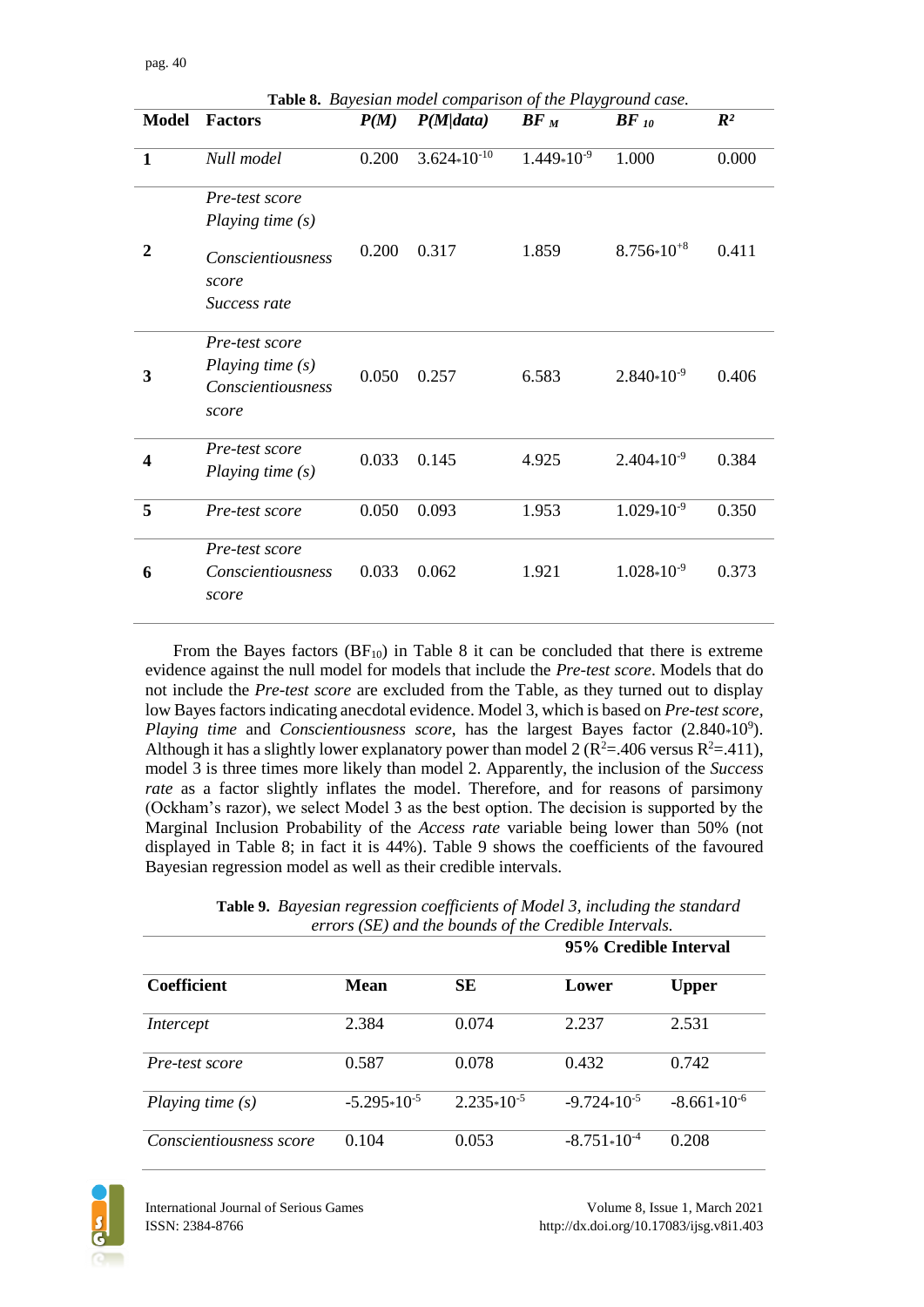The regression equation of Model 3 can thus be written as:

$$
Post-test score = 2.384 + 0.587 \cdot Pre-test score -
$$
  
+5.295  $\cdot exp^{-5}$   $\cdot$  *Playing time* +  
+0.104  $\cdot$  *Conscientiousness score*

The result turns out to be insensitive to the prior's width: changing from narrow prior (width  $\frac{1}{4}V^2$ ) to a wide prior (width 1.0), produces similar results for all models, be it that the narrow prior provides larger Bayes Factors. As a side remark, it is noted that JASP uses the Bayesian Adaptive Sampling (BAS) Package from R, which uses centralised scales for all predictors in order to make sure that the resulting Bayes factors are location-scale invariant, and to disconnect interaction effects from main effects. As a consequence, a reversed transformation is needed to obtain the original intercept scale.

#### *3.3.3 Comparison of statistical methodologies*

Both statistical methodologies propose a regression model with *Pre-test score, Playing time* and *Conscientiousness score* as predictors. However, the intercepts and coefficients of the two models are slightly different. To decide which is the best model, is not a straightforward task. One may naively want to compare the mean squared errors of the predictions. The mean squared error of the Frequentist model is 0.66 (mean error 0.83). It is smaller than the mean squared error of the Bayesian model, which is 1.19 (mean error 1.09). Therefore it may be tempting to prefer the Frequentist solution. However, when we would use the mean squared error as the decisive criterion, the Frequentist regression will always win the game, exactly because the Frequentist fitting procedure is based on minimising the mean squared error (ordinary least squares). It would still be a mistake to conclude that given the lower error the Frequentist model provides the best fit to the data, because the mean squared error is no more than an arbitrary utility function or loss function. This arbitrariness was even recognised by Carl Friedrich Gauss, when he proposed the mean squared error as an accuracy metric. Because of the squares the mean squared error has the disadvantage of disproportionately weighting outliers. As can be read from Tables 7 and 9, respectively the standard errors of the predictor coefficients are slightly lower for the Bayesian case, for the intercept even substantially lower. Therefore, propagation of the predictor errors produces systematically lower standard errors in the predicted *Post-test scores*. When, we use the predictors' mean value coordinates provided by Table 5, we find a standard error of 0.83 for the Frequentist regression and a standard error of 0.58 for the Bayesian regression, This means that the Bayesian regression model is more accurate than the Frequentist regression model. The Bayesian credible intervals are very similar to the Frequentist confidence intervals, be it that the Frequentist intercept range is much wider. As explained before, however, the two interval types represent different things and thereby cannot be easily compared.

## *4 Discussion and conclusion*

The comparison of Frequentist Statistics and Bayesian Statistics in three separate studies has revealed some interesting differences. In study 1 (the SKILLS board game) the Frequentist analysis yields a significant result in favour of the game group, showing a significantly higher score on the post-test than the lecture group  $(p=0.031)$ . The Bayes factor of 1.714, however, indicates that the evidence is "weak" or even "worth no more than a bare mention". This difference between the two approaches confirms conclusions from existing research [18] that the Bayesian criteria are more strict than p-values and reduce Type 1 errors: the Frequentist result may be deceptive. In study 2 (the KPITO gamified

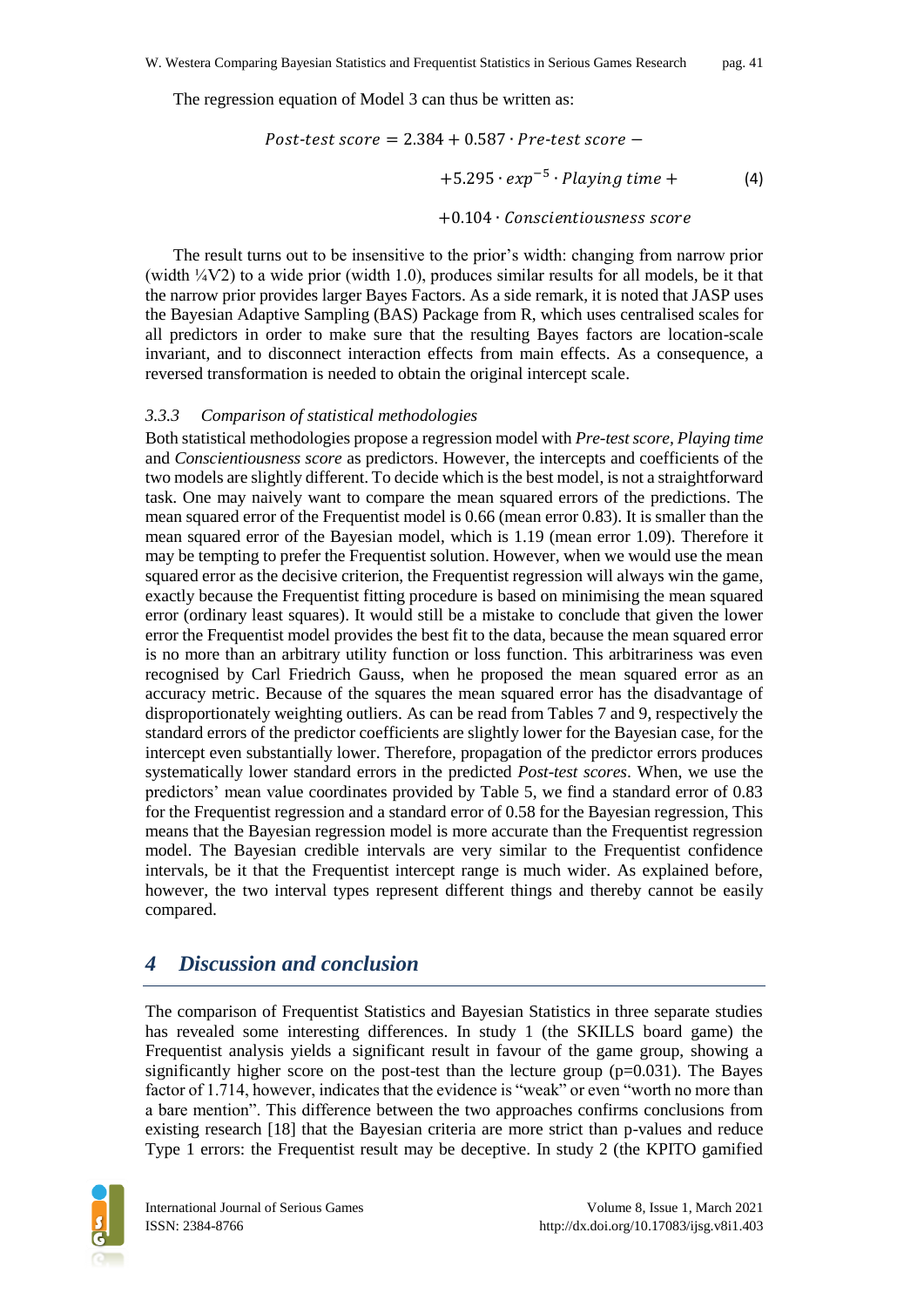work book) both the Frequentist and the Bayesian approach to a mixed factors ANOVA both show strong evidence in favour of the KPITO case: after the experiment, children in the game condition display significantly higher motivations, both in absolute terms and in terms of motivation growth. In study 3, it was established that playing the Playground game leads to higher test scores. The Frequentist regression coefficients for predicting the posttest scores were found to be different and less accurate than the Bayesian regression model. Although the outcomes of two competing approaches should ideally be projected on a fixed reference standard in order to decide on the "winner", our three studies have demonstrated that Bayesian Statistics is more informative about the hypotheses under study as compared to Frequentist Statistics. In particular, Bayesian Statistics allows to directly compare different models or hypotheses given the data available and attaches relative probabilities to these, rather than enforcing a yes-or-no decision about a single hypothesis being true. From a theoretical perspective it is worthwhile to mention decisions theory's complete class theorem, which states that theoretically the Bayesian procedure performs at least as well as the non-Bayesian procedure in all cases with certainty [37]. Still, in some practical conditions Frequentist Statistics might be preferred, e.g. because of computational efficiency. With the emergence of statistical packages, such as JASP, that provide Bayesian approaches through simple user-interfaces, principal barriers to applying Bayesian Statistics have vanished. This opens up new opportunities to amplify the discourse about the Frequentist dominance and propagate the Bayesian case. It seems that given its conceptual superiority, its straightforward interpretation and its capacity to make probability statements about the truth, the Bayesian paradigm may gradually take the upper hand at the expense of Frequentist paradigm. Nonetheless, this will take quite some time considering current firm and established position of Frequentist Statistics both in textbooks, educational programmes and scientific articles. The importance of user-friendly packages such as JASP in this transition can hardly be underestimated, as they greatly simplify the application of Bayesian Statistics. In JASP as well as other packages, default functions suffice in most cases. Nevertheless, sufficient understanding of the principles and procedures in Bayesian Statistics are a precondition for its appropriate application. For further reading we recommend the excellent introduction to the Bayesian background from Wagenmakers and colleagues [22] and their practical example cases with JASP [38]. Increasingly, textbooks, tutorials and examples on Bayesian analysis are becoming available to be included into educational programmes. Also, a growing community of adopters can be witnessed along with a growing volume of articles exposing the Bayesian paradigm. It has been the aim of current article to contribute to this transition by developing and exposing representative Bayesian application cases and discussing the underlying concepts, mechanisms and arguments. Although confined to the distinct and welldelineated domain of serious games, the cases are relevant for the wider field of learning and teaching, and beyond.

# *5 References*

- [1] G. Gigerenzer, "Mindless statistics", *The Journal of Socio-Economics*, Vol. 33, No. 5, pp.587- 606, 2004a, doi: 10.1016/j.socec.2004.09.033.
- [2] L. Wilkinson, and The Task Force on Statistical Inference, "Statistical methods in psychology journals: Guidelines and explanations", *American Psychologist*, Vol. 54, pp. 594–604, 1999, doi: 10.1037/0003-066X.54.8.594.
- [3] W. R. Gilks, S. Richardson, and D. J. Spiegelhalter (Eds.), *Markov chain Monte Carlo in practice,* Boca Raton, FL, USA: Chapman & Hall/CRC, 1996, doi: 10.1201/b14835.
- [4] D. G. Oblinger, and J. L. Oblinger, Eds., *Educating the net generation*, Washington DC., Educause, 2012. Accessed Nov. 10, 2020. [Online]. Available: [http://www.educause.edu/educatingthenetgen/.](http://www.educause.edu/educatingthenetgen/)
- [5] M. Prensky, "Digital natives, digital immigrants", *On the Horizon*, Vol. 9, No. 5, pp. 1–6, 2001, doi: 10.1108/10748120110424843.

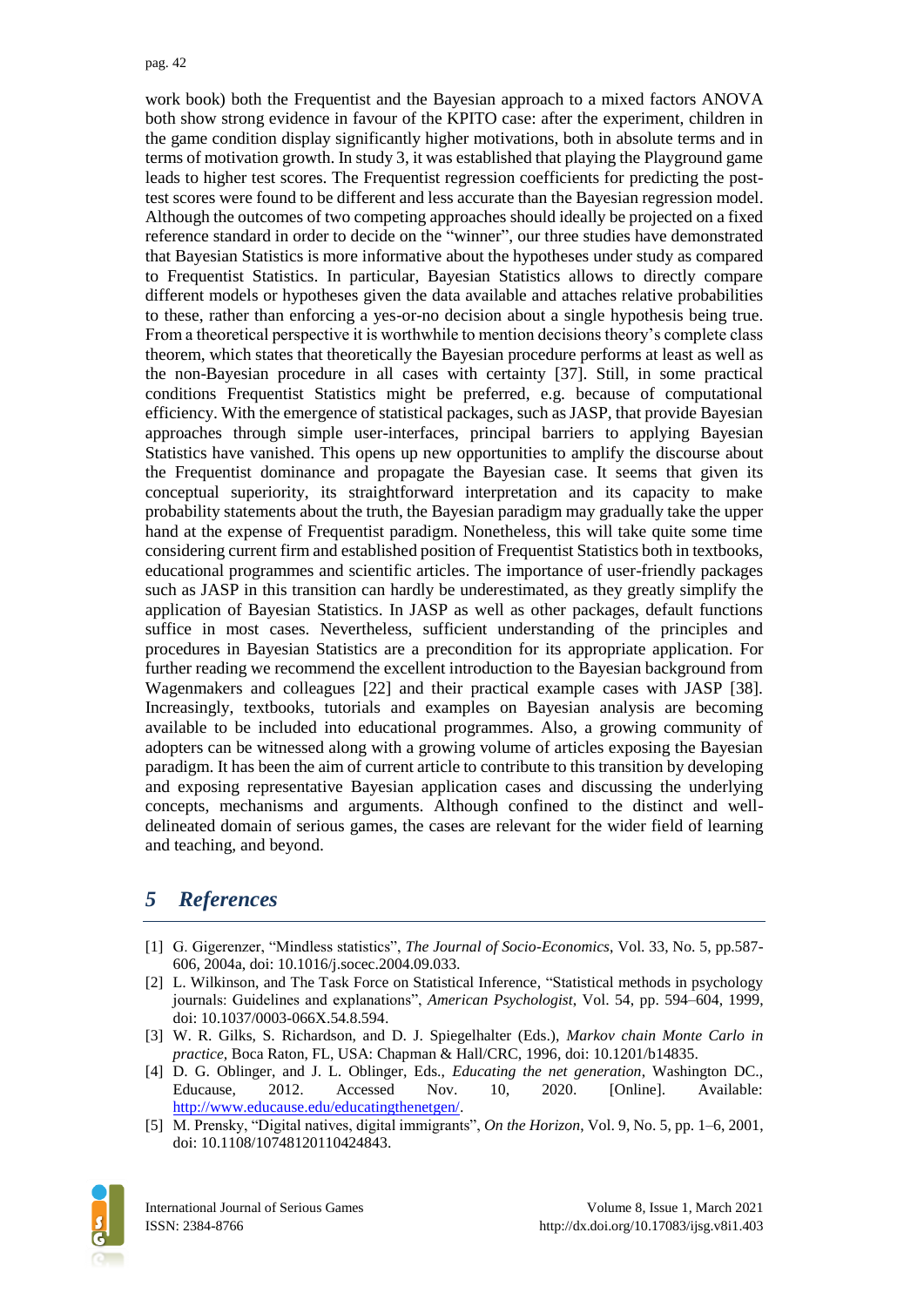- [6] J. Stewart, L. Bleumers, J. van Looy, I. Mariën, A. All, D. Schurmans, K. Willaert, F. De Grove, A. Jacobs. and G. Misuraca,) *The Potential of Digital Games for Empowerment and Social Inclusion of Groups at Risk of Social and Economic Exclusion: Evidence and Opportunity for Policy,* C. Centeno, Ed., 2013, Brussels: Joint Research Centre, European Commission.
- [7] C. B. Swanson, "U.S. graduation rate continues decline" *Education Week*, June 2, 2010 [online edition]. Accessed Nov. 10, 2020. [Online]. Available: [http://www.educause.edu/educatingthenetgen/.](http://www.educause.edu/educatingthenetgen/)
- [8] C. N. Quinn, *Engaging learning. Designing E-Learning Simulation Games*, San Francisco, CA, USA: Pfeiffer, John Wiley and Sons Inc., 2005.
- [9] S. A. Barab, M. K. Thomas, T. Dodge, B. Carteaux, and H. Tuzun, "Making learning fun: Quest Atlantis, a Game without Guns", *Educational Technology Research and Development*, Vol. 53, No. 10, pp. 86–107, 2005, doi: 10.1007/BF02504859.
- [10]H.-T. Hung, "Gamifying the flipped classroom using game-based learning materials", *English Language Teaching Journal*, Vol. 72, No. 3, pp. 296–308, 2018, doi: 10.1093/elt/ccx055.
- [11]W. Westera, "Games are motivating, aren´t they? Disputing the arguments for digital gamebased learning", *International Journal of Serious Games*, Vol. 2, No. 2, 2015, [online edition], doi: 10.17083/ijsg.v2i2.58. Accessed Nov. 10, 2020. [Online]. Available: [http://journal.seriousgamessociety.org/index.php/IJSG/article/view/58.](http://journal.seriousgamessociety.org/index.php/IJSG/article/view/58)
- [12] H. Jeffreys, *Theory of probability*, <sup>3rd</sup> ed., Oxford: Oxford University Press, 1961.
- [13]H. Haller, and S. Krauss, "Misinterpretations of Significance: A problem students share with their teachers?", *Methods of Psychological Research Online*, Vol. 7, No. 1, pp. 1–20, 2002. Accessed Nov. 10, 2020. [Online]. Available: [https://www.metheval.uni-jena.de/lehre/0405](https://www.metheval.uni-jena.de/lehre/0405-ws/evaluationuebung/haller.pdf) [ws/evaluationuebung/haller.pdf](https://www.metheval.uni-jena.de/lehre/0405-ws/evaluationuebung/haller.pdf)
- [14]G. Gigerenzer, "Statistical Rituals: The Replication Delusion and How We Got There", *Advances in Methods and Practices in Psychological Science*, Vol. 1, No.2, pp. 198 –218, 2018, doi: 10.1177/2515245918771329.
- [15]A. Gelman, "P-values and statistical practice", *Epidemiology*, Vol. 24, No. 1, pp. 69-72, 2013, doi: 10.1097/EDE.0b013e31827886f7.
- [16]M. Oakes, *Statistical inference: A commentary for the social and behavioral sciences,* New York NY, USA: Wiley, 1986.
- [17]M. J. Lew, "To P or not to P: On the evidential nature of P-values and their place in scientific inference", *arXiv:1311.0081 [stat.ME],* 2013. Accessed Nov. 10, 2020. [Online]. Available: [http://arxiv.org/abs/1311.0081.](http://arxiv.org/abs/1311.0081)
- [18]V. E. Johnson, "Revised standards for statistical evidence", in *Proceedings of the National Academy of Sciences (PNAS)*, Vol. 110, No. 48, pp. 19313–19317, 2013, doi: 10.1073/pnas.1313476110
- [19]J. Cohen, "The earth is round (p <.05)", *American Psychologist*, Vol. 49, No. 12, pp. 997-1003, 1994, doi: 10.1037/0003-066X.49.12.997.
- [20]E. E. Leamer, *Specification Searches, Ad-hoc Inference with Nonexperimental Data,* New York, NY, USA: Wiley, 1978.
- [21]G. Gigerenzer, S. Krauss, and O. Vitouch, "The Null Ritual. What You Always Wanted to Know About Significance Testing but Were Afraid to Ask", in *The Sage handbook of quantitative methodology for the social sciences*, D. Kaplan, Ed. Thousand Oaks, CA, USA: Sage Publications, 2004b, pp. 391–408.
- [22]E.-J. Wagenmakers, M. Marsman, T. Jamil, A. Ly, J. Verhagen, J. Love, R. Selker, Q. F. Gronau, M. Šmíra, S. Epskamp, D. Matzke, J. N. Rouder, and R. D. Morey, "Bayesian inference for psychology. Part I: Theoretical advantages and practical ramifications", *Psychonomic Bulletin & Review*, Vol. 25, No. 1, pp. 35-57, 2018, doi: 10.3758/s13423-017-1343-3.
- [23]M. D. Lee, and E.-J. Wagenmakers, *Bayesian cognitive modeling: A practical course,* Cambridge MA, USA: Cambridge University Press, 2013.
- [24]J. M. Bernardo, and A. F. M. Smith, *Bayesian Theory*. Chichester: Wiley, 1994, doi: 10.1002/9780470316870.
- [25]A. Gelman, Objections to Bayesian statistics, *Bayesian Analysis*, Vol. 3, No. 3, pp. 445–450, 2008, doi: 10.1214/08-BA318.
- [26]U. Simonsohn, "The Default Bayesian Test is Prejudiced Against Small Effects", Datacollada.org,<http://datacolada.org/35> (accessed December 26, 2020).
- [27]T. Kuhn, *The Structure of Scientific Revolutions (1st ed.)*, Chicago, USA: The University of Chicago Press, 1962.
- [28]J. Van Hofwegen-'t Lam, *Serieus Spel bij Defensie: Een Onderzoek naar de Invloed van Competitie op de Motivatie en het Leerresultaat bij het Jaarlijks Oefenprogramma Militaire*